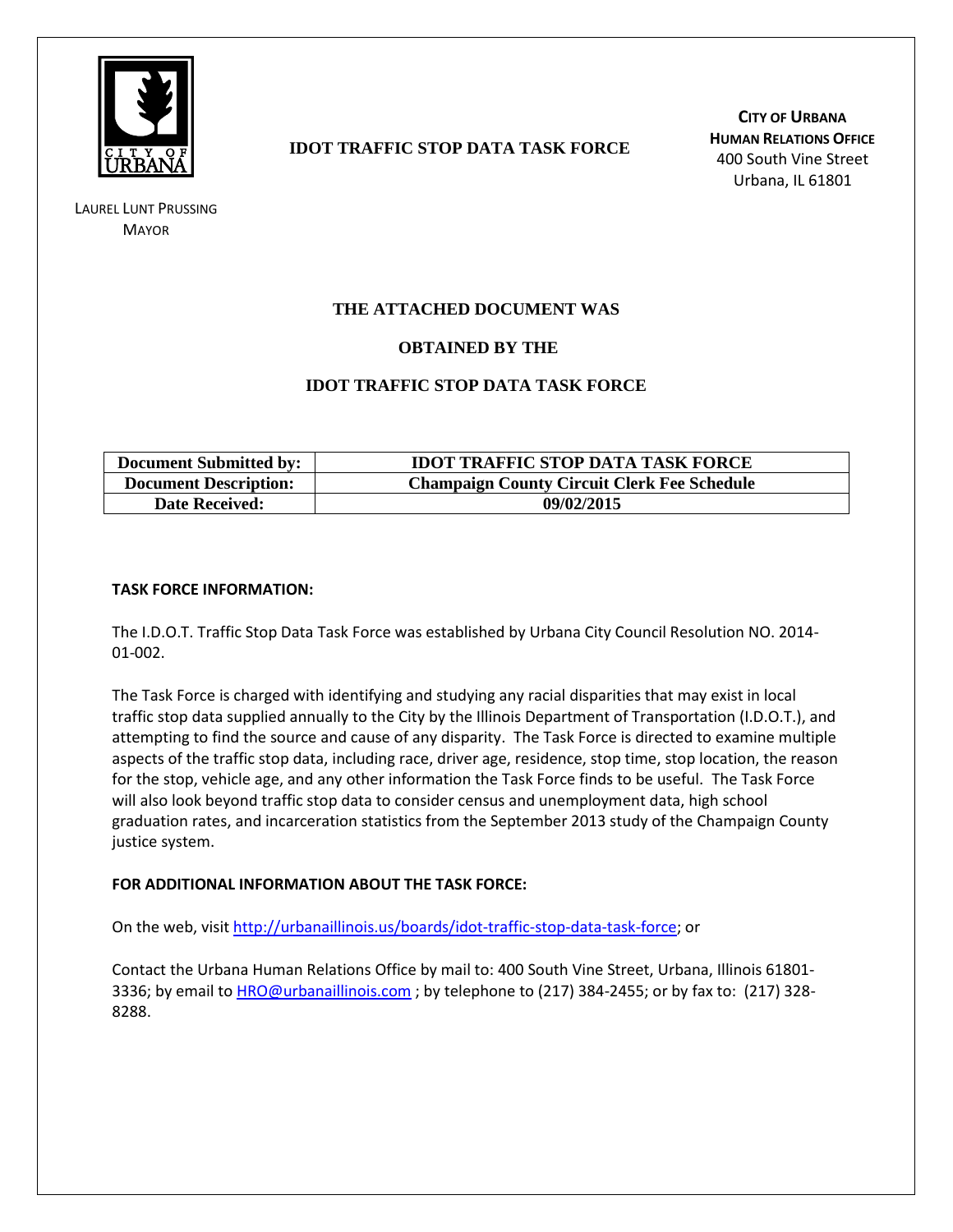# Katie M. Blakeman Champaign County Circuit Clerk



Champaign County Courthouse 101 E Main Street Urbana, IL 61801

| Criminal/Traffic Division  (217) 384-3727 |  |
|-------------------------------------------|--|
|                                           |  |
|                                           |  |

Email: cccircuitclerk@co.champaign.il.us

http://www.cccircuitclerk.com

### **Office Hours**

Monday through Friday (except Holidays) 8:00am to 4:30pm

Revised: 6.19.15 – Circuit Clerk Version 1.0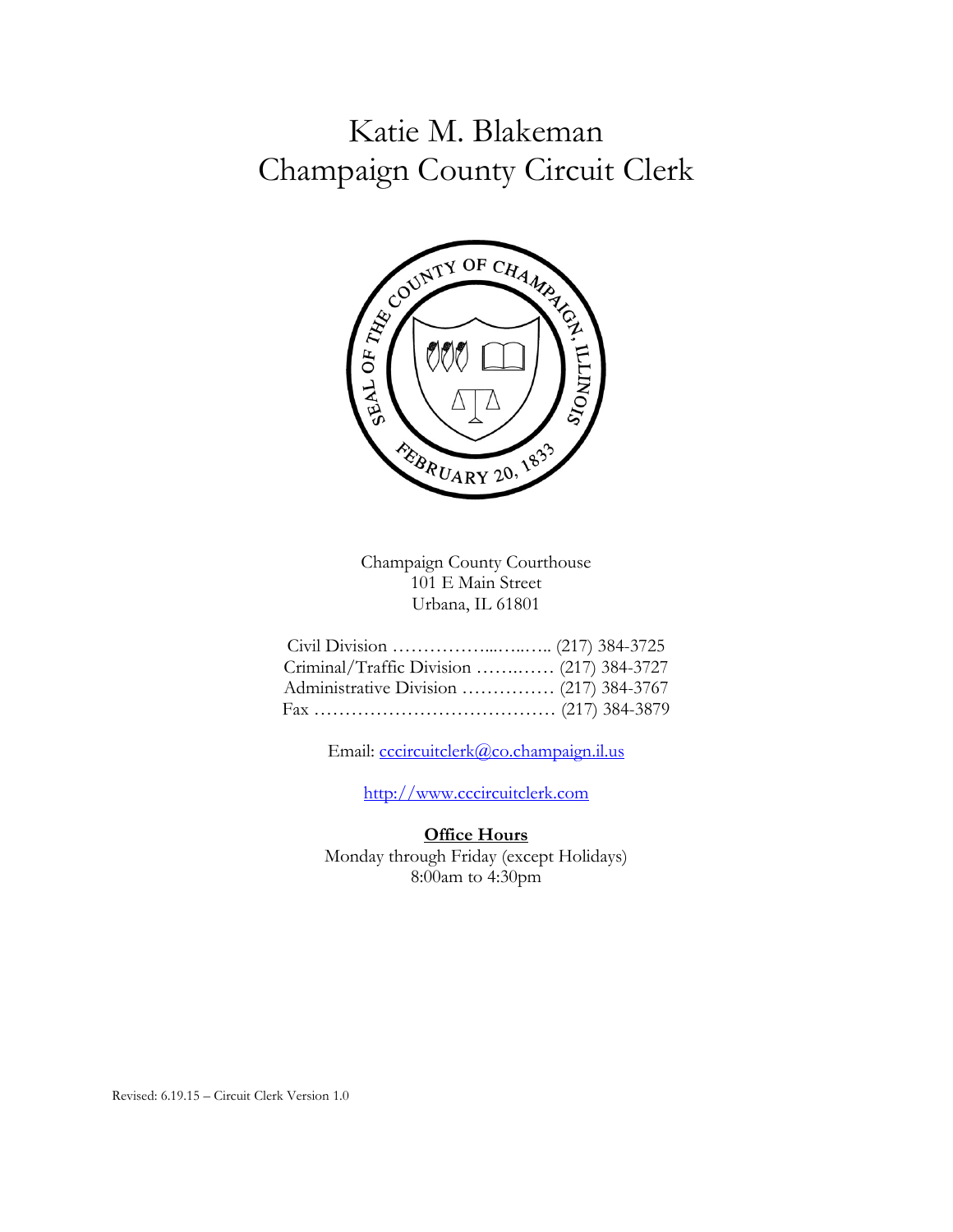### **AUTHORITY FOR FEES**

- 1. Fees of the Circuit Court Clerk are authorized by 705 ILCS 105/27.
- 2. Fees for the State's Attorney are authorized by 55 ILCS 5/4-1001 and 55 ILCS 5/4-2002.1(c).
- 3. Fees for the Sheriff are authorized by 55 ILCS 5/4-5001.
- 4. Fees for the Law Library Fund are authorized by 55 ILCS 5/5-39001. This fee is collected on all case filings and is used to support the Champaign County Law Library and Self-Help Desk.
- 5. Fees for Court Automation Fund are authorized by 705 ILCS 105/27.3a, PA 94-595. This fee is used to maintain the automated case management system and is assessed on all civil case filings, and on each case resulting in conviction or supervision in traffic, criminal misdemeanor, and felony case filings. This fee was increased to its current level effective October 1, 2013 by County Board Resolution No. 8666.
- 6. Fees for the Court Security Fee are authorized by 55 ILCS 5/5-1103 and Champaign County Board Resolution No. 3849. This fee is used by the Champaign County Sheriff to provide court security.
- 7. Fees for the Document Storage Fund are authorized by 705 ILCS 105/27.3c and Public Act 94-596. This fee is assessed on all civil case filings and upon each case resulting in a conviction or supervision in traffic, criminal, misdemeanor, and felony case filings.
- 8. Fees for the Criminal and Traffic Surcharge Fund are authorized by 730 ILCS 5/5 and 50 ILCS 705/9 provides an additional penalty of \$10.00 for each \$40.00 or fraction thereof to be added to the fine in judgments of conviction or grants of supervision in traffic, felony misdemeanor, ordinance and conservation violation cases.
- 9. Fees for the Driver's Education Fund are authorized by 620 ILCS 5/16-104.
- 10. Fees for the Circuit Clerk Operation and Administrative funds are authorized by 705 ILCS 105/27.5. This fee is to be used to offset the costs incurred by the Circuit Court Clerk in performing the additional duties required to collect and disburse funds to entities of State and local government as provided by law.
- 11. Fees for the Violent Crime Victim Assistance Fund are authorized by 725 ILCS 240/10.
- 12. Fees to Finance The Court System are authorized by 55 ILCS 5/5-1101 and Public Act 86-1267, which also provide for an additional fee to be collected to fund the county court system. The fee is assessed on felony cases resulting in conviction or supervision and on all new civil case filings and answers.
- 13. Fees of Drug Court are authorized by 55 ILCS 5/5-1101 and Champaign County Board Resolution No. 6143.
- 14. Fees for Foreclosure Prevention Program Fund are authorized by 735 ILCS 5/15-1504.1.
- 15. Fee for Failure to Appear Warrant service is authorized by 725 ILCS 5/110-7.

Any fees not covered by this Fee Book shall be set by rule or administrative order or Rules of the Circuit Court with the approval of the Administrative Office of the Illinois Courts. The Clerk of the Circuit Court may provide additional services for which there is no fee specified by statute in connection with the operation of the Clerk's office as may be requested by the public and agreed to by the Clerk and approved by the Chief Judge of the Circuit Court. Any charges for additional services shall be as agreed to between the Clerk and the party making the request and approved by the Chief Judge of the Circuit Court. Nothing herein shall be construed to require any Clerk to provide any service not otherwise required by law.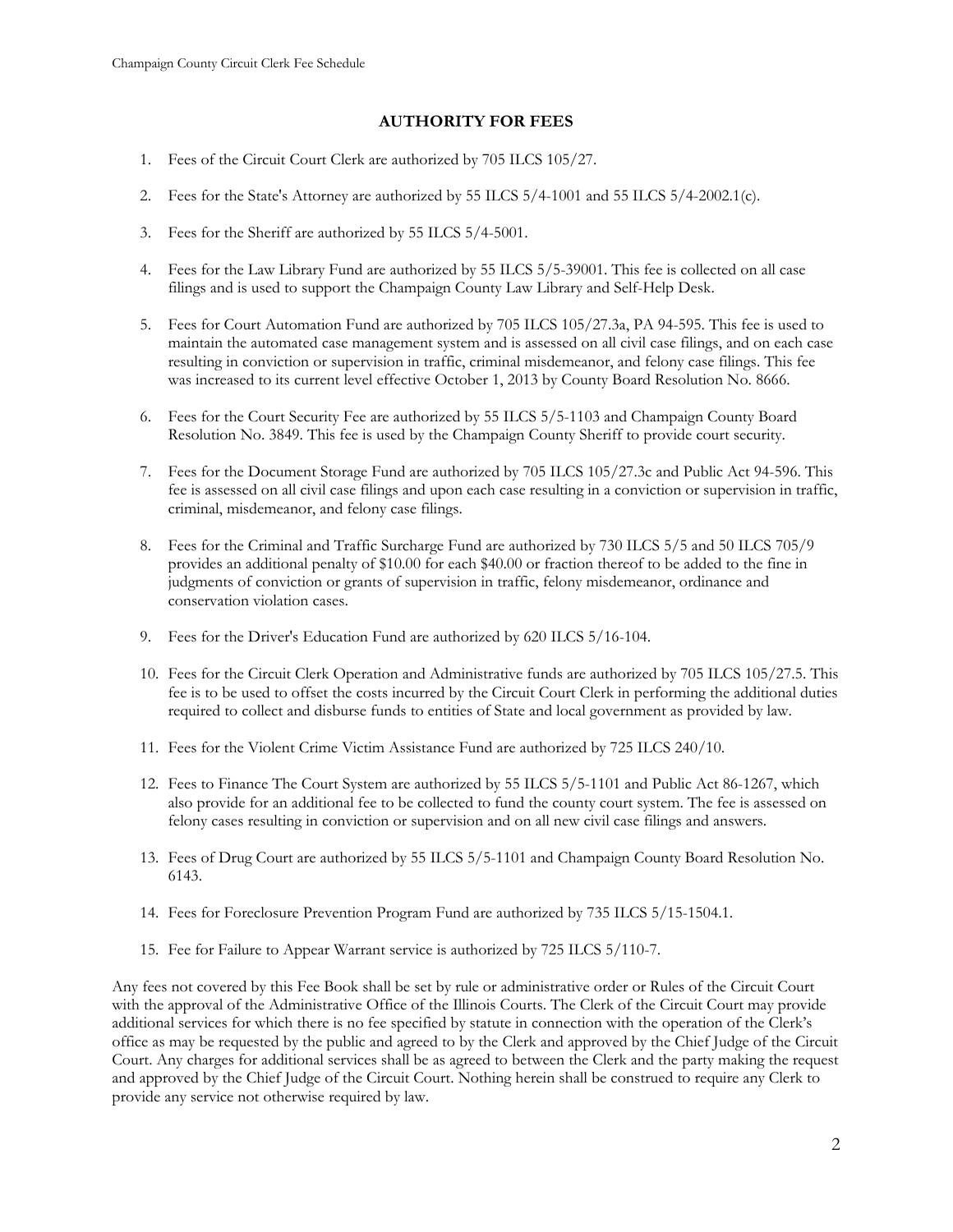# **GENERAL INFORMATION**

- 1. The Circuit Clerk and staff **CANNOT** provide legal advice, render opinions or help prepare documents. If you do not know what type of form, motion or petition you should file please contact an attorney or visit the Self-Help Desk. The Self-Help desk is located near the entrance of Courtroom L and is open Monday and Wednesday from 9am to 12pm and from 1pm to 3pm and on Friday's from 9am to 1pm.
- 2. The Champaign County Circuit Clerk **will not accept** any collect calls or mail that has postage due.
- 3. Fees are assessed upon disposition in criminal and traffic cases. If you are leaving court and would like to make payment on your case, you may need to wait for the Circuit Court Clerk to enter the disposition so the Circuit Clerk's office can properly and accurately provide you with your fees, fines and costs. Civil cases are considered filed only if the proper fees are remitted at the time of filing. Filing of cases by mail is permitted as long as the necessary documents are included along with the proper filing fee. The Circuit Clerk's office will not return copies of documents that are filed by mail, unless a stamped, self-addressed envelope is enclosed.
- 4. All records except those impounded by statute, order of the court or restricted by Champaign County Administrative Order 2013-03 are open to the public during business hours and online via the Champaign County Circuit Clerk website (http://www.cccircuitclerk.com/). County Administrative Order 2013-03 stipulates that the Circuit Clerk's office shall limit access to all Court files involving sexual assault or where a juvenile is the victim of a crime. These files will be accessible only to individuals who have obtained a Court Order or are parties to the case.
- 5. The Champaign County Circuit Clerk's office will not review filings to ensure they comply with Illinois Supreme Court Rules 15 and 138 regarding confidential and personal information contained within a court filing. In instances when victims personal information are contained, the Circuit Clerk's office will redact the personal information and place the original filing in a sealed envelope.
- 6. **Orders of Protection and Civil No Contact Orders** are heard every day at 11:30am. These forms can be found on the Circuit Clerk's website and at the Courthouse. Please have the forms completed and filed with the Circuit Clerk by 11:00am in order for the Judge to review prior to the hearing. There are no filing fees associated with the initial filing of these cases. If you need additional assistance or have questions you should contact:
	- a. Courage Connection at (217) 352-7151
	- b. A Woman's Place at (217) 384-4462
- 7. If you wish to purchase transcripts of your case please contact the Court Reporters at (217) 531-7401 or at CourtReporting@co.champaign.il.us.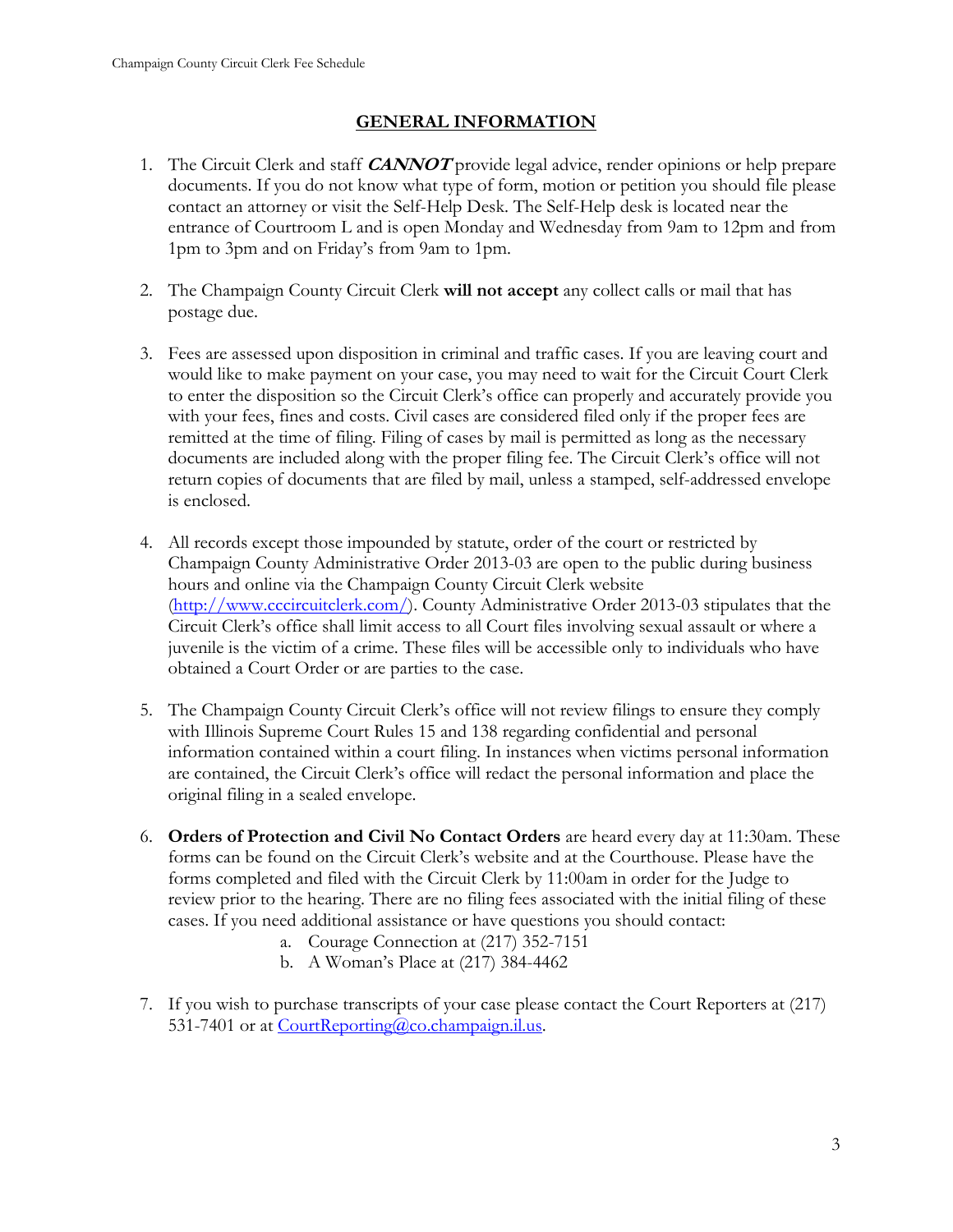### **CASE DESIGNATION**

The code letters used in case numbering and in statistical reports are selected from the following outline. The types of cases listed in each category are not exclusive.

### **AD (Adoption)**

### **CF (Felony)**

Any violation of the criminal code or any other Illinois statute classified as Murder, a Class X, 1, 2, 3, or 4 felony which provides for probation, or imprisonment in the state penitentiary for more than one year, or in county jail for a year or less.

### **CH (Chancery)**

Injunctions Real Estate Mortgage Foreclosure Foreclosure of Security Interest in Personal Property Mechanic's Lien Foreclosure Partnership Dissolution Specific Performance Partition Will Contest (not during administration) Construction of Will (not during administration) Construction of Inter Vivos Trust (not during administration) Construction of Testamentary Trust (not during administration) Trust Administration Quiet Title

#### **CM (Misdemeanor)**

Any violation of the criminal code or other Illinois statute classified as a Class A, B, or C misdemeanor, business offense or petty offense that provides for a fine, or probation, or imprisonment in a penal institution other than the state penitentiary for a term of less than one year.

#### **CV (Conservation Violation)**

Conservation violation is any violation of the State Conservation Act or County Forest Preserve ordinances relating to conservation.

#### **D (Dissolution of Marriage)**

Dissolution of Marriage Dissolution of Civil Union Legal Separation

### **DT (Driving Under the influence)**

Class A misdemeanor that can result in probation, a fine or imprisonment in a penal institution other than the penitentiary form a term of less than one year.

#### **ED (Eminent Domain)**

Condemnation by Champaign County, the State of Illinois, or a Special Unit of Government.

#### **F (Family)**

Civil actions to compel support Separate Maintenance Paternity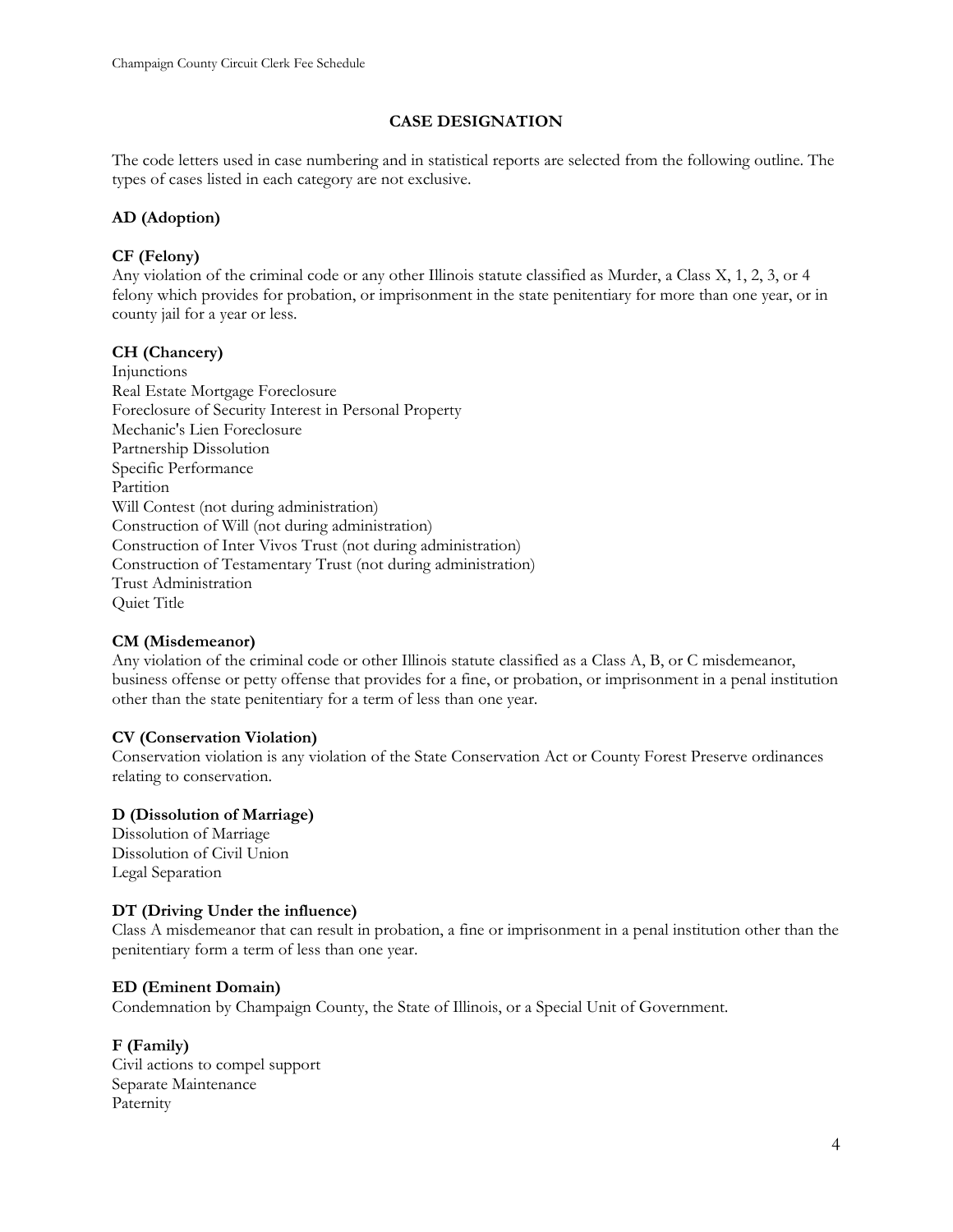Petition for Custody Petition for Visitation Petition for order to issue marriage license or waive effective date Registration of foreign support order Custody Grandparent visitation Emancipation of a Minor Petition for Appointment of Confidential Intermediary Petition to Enforce Administrative Order Petition for Judicial Waiver of Notice under Illinois Abortion law

### **J (Juvenile)**

Minor in need of supervision Minor requiring authoritative intervention

#### **JA (Juvenile Abuse and Neglect)**

Dependent child Abused minor Neglected child

#### **JD (Juvenile Delinquent)**

Delinquent child Addict

#### **L (Law over \$50000.00) LM (\$50,000.00 or less)**

Appeal of Mandatory Arbitration and Award Tort-Money Damages (over \$50,000.00) Contract-Money Damages (over \$50,000.00) Confession of Judgment Forcible Entry and Detainer Distress for Rent Statutory Action by a state or political subdivision to Recover Support or Contribution Detinue Ejectment Replevin

#### **MH (Mental Health)**

Petition for Hospitalization Petition for Discharge Petition for Restoration

#### **MR (Miscellaneous Remedies)**

*Civil Case Types*  Review of Administrative Proceedings (Workers Compensation, Unemployment Compensation) Declaratory Judgment Corporation Dissolution Change of Name Habeas Corpus Mandamus Prohibition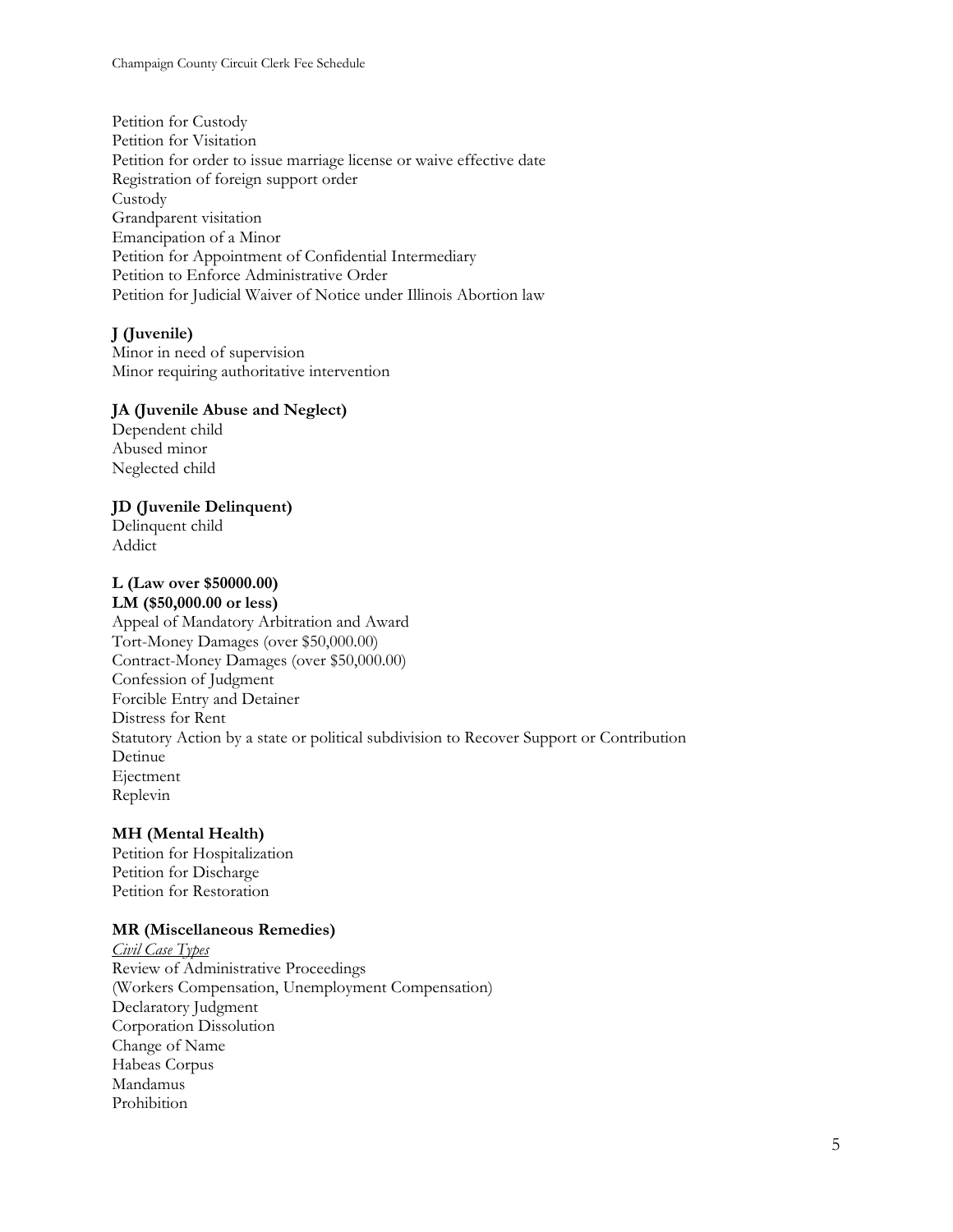Quo Warranto Attachment (Original Action) Ne-Exeat (Original Action) Lost Goods or Money Burnt Records Abatement of Nuisance Election Contest Election Judges Appointment Election Results Certification Rendition Demolition Revival of Judgment

#### *Criminal Case Types*

Eavesdrop Forfeiture Fugitive from Justice Search Warrant (not related to pending case) Sexually Violent Persons Commitment

#### **OP (Order of Protection)**

Orders of Protection Civil No Contact and Stalking and Sexual Conduct Orders

#### **OV (Ordinance Violation)**

Any violation of an ordinance from a municipal corporation.

#### **P (Probate)**

Administrator to Collect Construction of a Will Inter Vivos Trust (during administration) Escheat Estate of Decedents-Intestate Estate of Decedents-Testate Guardianship of a Disabled Person, estate or both Guardianship of a Minor Person, estate or both Minor Settlement Proof of Heirship without Administration Small Estate under \$5,000.00 Will admitted to probate Will Contest (during administration)

#### **SC (Small Claims)**

Contracts up to \$10,000.00 Tort up to \$10,000.00 Tax Collection up to \$10,000.00

#### **TR (Traffic)**

Any violation of the Illinois Motor Vehicle Code or a similar ordinance.

#### **TX (Tax)**

Recovery of Delinquent Person Property Tax Petition for Tax Refund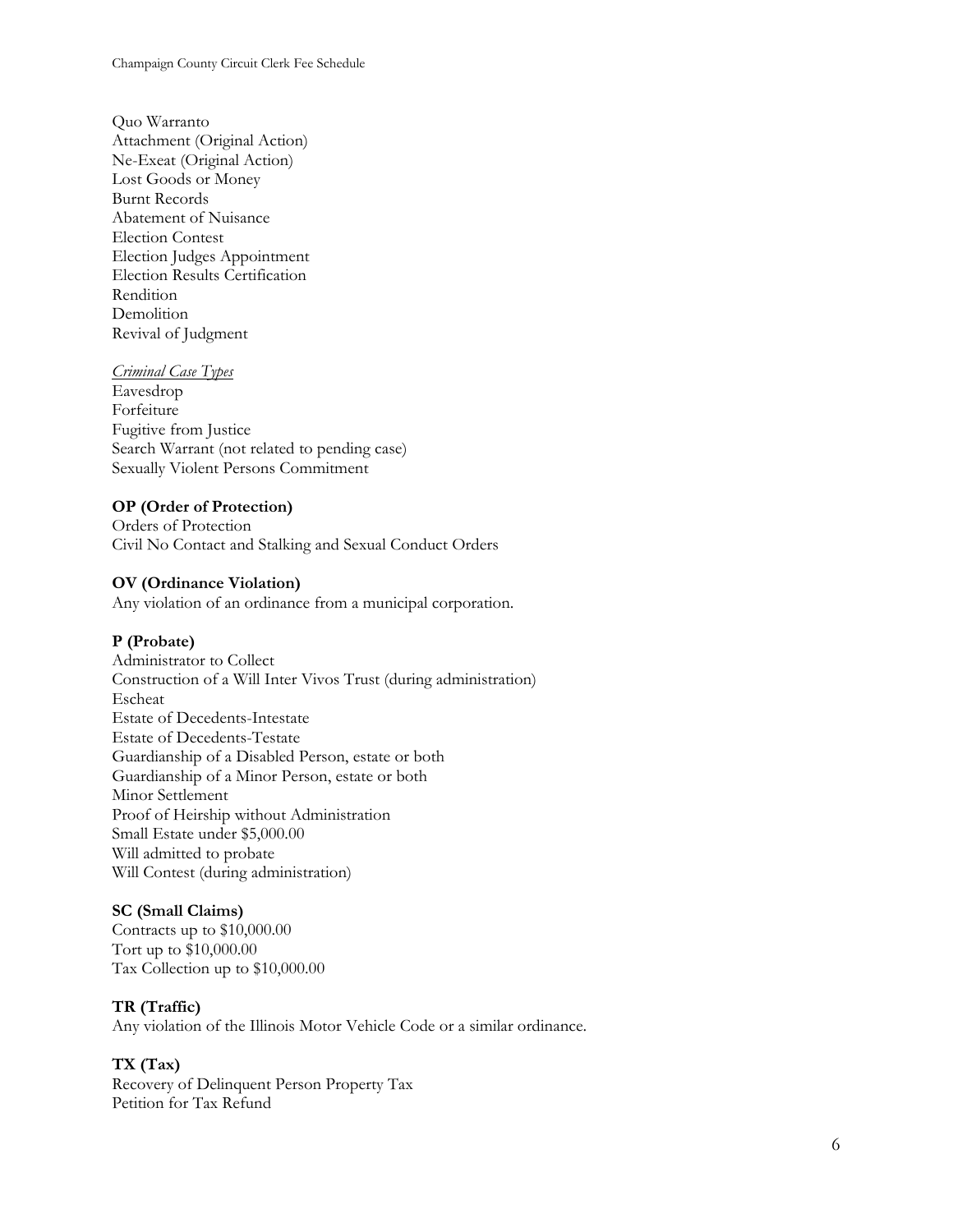Champaign County Circuit Clerk Fee Schedule

Tax Foreclosure Tax Injunction Annual Tax Sale Scavenger Tax Sale Property Tax Appeal Board (review of decision) Review of Assessment Special Assessment Foreclosure of Lien for Special Assessment Suit to Restrain Collection of Special Assessment

# **W (Wills)**

Wills filed after a death.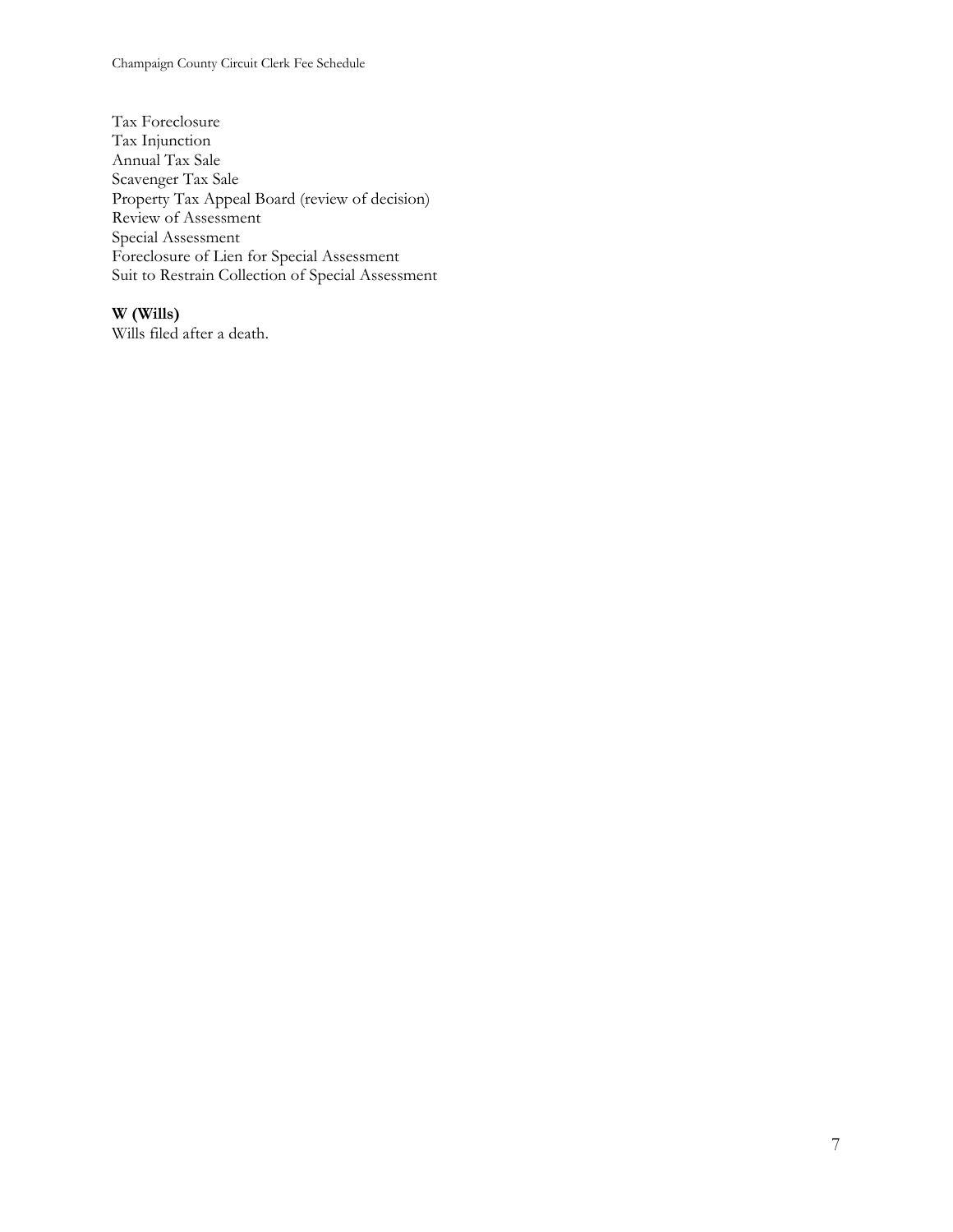Katie M. Blakeman Clerk of the Circuit Court Sixth Judicial Circuit Champaign County Courthouse 101 E Main Street Urbana, Illinois 61801

### **Fee Schedule**

All fees must be paid at the time of filing. Copy fees must also be paid in advance. Case filings and copy requests received through the mail MUST include a self-addressed, stamped envelope or an additional \$2.00 for the return of the copies. The Circuit Clerk's office will not accept mail with postage due. It will be returned to the sender marked REFUSED.

Case Filings Fees on all Petitions and Answers Include:

When applicable the proper fees listed above have been added together to reflect the total fees for filings and pleadings in the Circuit Clerk's office.

### **Civil Case Filing Fees**

|    |                | 1. ADOPTION (AD)                                                         |          |
|----|----------------|--------------------------------------------------------------------------|----------|
|    | a.             | Filing Fee:                                                              | \$65.00  |
| 2. |                | <b>CHANCERY (CH)</b>                                                     |          |
|    | a.             | Commercial Mortgage Foreclosures:                                        | \$237.00 |
|    | b.             | Real Estate Mortgage Foreclosures: (includes \$75 mediation program fee) |          |
|    |                | $\frac{1}{2}$ . 0-49 filings:                                            | \$412.00 |
|    |                | $\ddot{\text{h}}$ . 50-174 filings:                                      | \$612.00 |
|    |                | 175 or more filings:<br>111.                                             | \$862.00 |
|    |                | c. First Adversarial Pleading                                            | \$137.00 |
| 3. |                | DIVORCE (D) & FAMILY (F)                                                 |          |
|    | a.             | Dissolution of Marriage                                                  | \$237.00 |
|    | b.             | Petition for Marriage License                                            | \$87.00  |
|    | C <sub>1</sub> | Putative Father                                                          | \$87.00  |
|    | d.             | Emancipation of a Minor                                                  | \$117.00 |
|    | e.             | Petition to Establish Support                                            | \$237.00 |
|    | f.             | Petition for Custody/Visitation (Initial Filing)                         | \$237.00 |
|    | g.             | First Adversarial Pleading                                               | \$137.00 |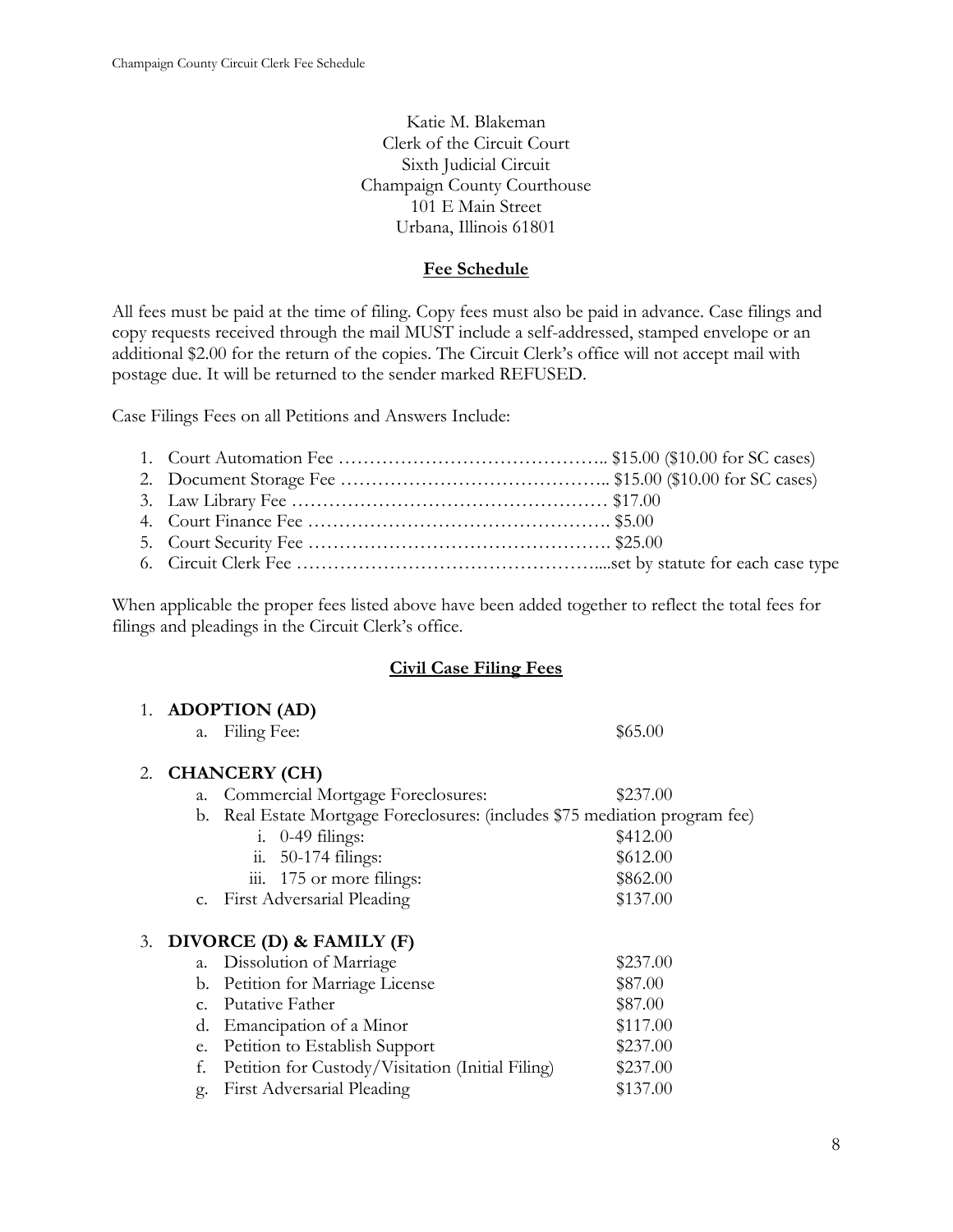# 4. **EMINENT DOMAIN (ED)**

a. For each and every lot or tract of land or right or interest therein subject to be condemned, the damages in respect to which shall require separate assessment by jury.

| <i>i</i> . Filing Fee          | \$227.00 |
|--------------------------------|----------|
| ii. First Adversarial Pleading | \$137.00 |

# 5. **LAW & LAW MAGISTRATE (L & LM)**

a. When the amount of money or damages or value of personal property claimed is:

|    |             | 1.                 | $$10,000.01$ to $$15,000.00$       | \$152.00 |
|----|-------------|--------------------|------------------------------------|----------|
|    |             | 11.                | \$15,000.01 and over               | \$237.00 |
|    |             | iii.               | First Adversarial Pleading         | \$137.00 |
|    |             |                    | b. Forcible Entry and Detainer     |          |
|    |             |                    | <i>i.</i> Possession only          | \$127.00 |
|    |             |                    | 1. First Adversarial Pleading      | \$105.00 |
|    |             | 11.                | Amount does not exceed \$15,000.00 | \$127.00 |
|    |             | 111.               | Amount exceeds \$15,000.00         | \$237.00 |
|    |             |                    | 1. First Adversarial Pleading      | \$137.00 |
|    |             |                    |                                    |          |
| 6. |             |                    | <b>MISCELLANEOUS REMEDIES (MR)</b> |          |
|    | $a_{\cdot}$ |                    | Administrative Review              | \$207.00 |
|    |             |                    | i. First Adversarial Pleading      | \$122.00 |
|    | b.          |                    | Habeas Corpus                      | \$177.00 |
|    | $C_{\star}$ | Mandamus           |                                    | \$237.00 |
|    | d.          |                    | Declaratory Judgment               | \$237.00 |
|    | e.          |                    | Change of Name                     | \$237.00 |
|    | f.          |                    | First Adversarial Pleading         | \$137.00 |
| 7. |             | <b>PROBATE (P)</b> |                                    |          |

| $\mathbf{a}$ . | Administration of the Estate of a Decedent                                   | \$327.00 |
|----------------|------------------------------------------------------------------------------|----------|
| b.             | Small Estate under \$15,000.00                                               | \$217.00 |
| $C_{\bullet}$  | Heirship, Will to Probate without Administration, or Letters of Office for a |          |
|                | particular purpose without administration of the estate                      | \$117.00 |
|                | d. Administration of the Estate of a Ward                                    | \$152.00 |
|                | <i>i.</i> First Adversarial Pleading                                         | \$107.00 |
|                | e. Ward's Estate under \$15,000                                              | \$117.00 |
|                | i. First Adversarial Pleading                                                | \$107.00 |
| t.             | Collection of Judgment; Settlement of wrongful death when there is no other  |          |
|                | administration of the estate                                                 | \$127.00 |
|                | <i>i.</i> First Adversarial Pleading                                         | \$107.00 |
|                | $A$ ----11; $\epsilon$ --- Dualecta Duascadinas                              |          |

# **Auxiliary Probate Proceedings**

- g. If a small estate case is filed, at any time during the administration of the estate, the Court can examine the record of the estate and the personal representative to determine the total value of the real and personal property of the estate. If such value exceeds \$5,000 the Court shall order the payment of an additional fee in the amount of:  $$40.00$
- h. Issuing letters for reasons other than the administration of an estate, including but not limited to the release of mortgage, Letter of Guardianship to Obtain Consent to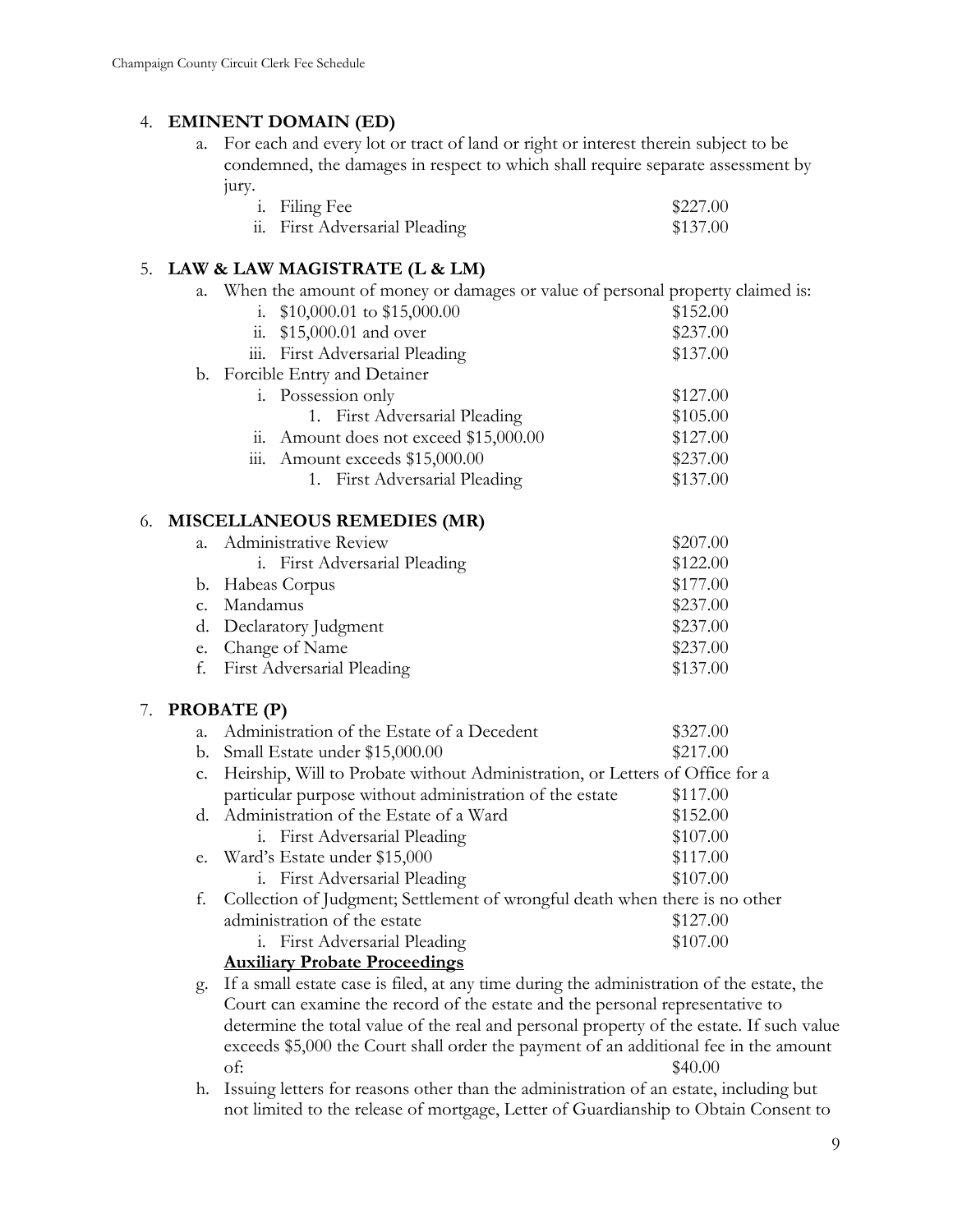Marry, Proof of Heirship without Administration, or for probating a will when the estate is to be settled without administration will be an additional fee in the amount of:  $$20.00$ 

| i.                   |          | Claims against an estate:                                                            |                             |  |
|----------------------|----------|--------------------------------------------------------------------------------------|-----------------------------|--|
|                      |          | i. $$0 \text{ to } $149.99$                                                          | No Filing Fee               |  |
|                      |          | ii. $$150 \text{ to } $499.99$                                                       | \$25.00                     |  |
|                      |          | iii. \$500 to \$9,999.99                                                             | \$40.00                     |  |
|                      |          | iv. $$10,000$ or more                                                                | \$60.00                     |  |
| j.                   |          | Petition to sell Real Estate                                                         | \$50.00                     |  |
|                      |          | k. For each account other than the final account                                     | \$25.00                     |  |
| 1.                   |          | Actions seeking equitable relief including Contest of Will and proceedings involving |                             |  |
|                      |          | testamentary trusts                                                                  | \$60.00                     |  |
|                      |          | m. Certified copies:                                                                 |                             |  |
|                      |          | i. letters of office or letters of guardianship                                      | \$2.00                      |  |
|                      |          | ii. If document is greater than 3 pages additional $\frac{1}{2}$ page                |                             |  |
| n.                   |          | <b>Inheritance Tax Proceedings</b>                                                   | \$15.00                     |  |
| О.                   |          | Separate complaint other than a claim                                                | \$45.00                     |  |
|                      |          | p. Petition to Reopen an Estate                                                      | \$20.00                     |  |
| 8. SMALL CLAIMS (SC) |          |                                                                                      |                             |  |
| a.                   |          | When the amount of money or damages or value of personal property:                   |                             |  |
|                      |          | i. Does not exceed \$250.00                                                          | \$77.00                     |  |
|                      |          | 1. First Adversarial Pleading                                                        | \$97.00                     |  |
|                      |          | ii. $$250.01$ to $$500$                                                              | \$87.00                     |  |
|                      |          | 1. First Adversarial Pleading                                                        | \$97.00                     |  |
|                      |          | iii. $$500.01$ to $$2,500$                                                           | \$107.00                    |  |
|                      |          | 1. First Adversarial Pleading                                                        | \$97.00                     |  |
|                      |          | iv. $$1,500.01$ to $$2,500$                                                          | \$107.00                    |  |
|                      |          | 1. First Adversarial Pleading                                                        | \$127.00                    |  |
|                      |          | v. $$2,500.01$ to $$10,000$                                                          | \$142.00                    |  |
|                      |          | 1. First Adversarial Pleading                                                        | \$127.00                    |  |
|                      |          | b. Appearance, Answer or First Adversarial Pleading:                                 |                             |  |
|                      |          | i. Does not exceed $$1,500.00$                                                       | \$97.00                     |  |
|                      |          | ii. $$1,500.01$ to $$10,000$                                                         | \$127.00                    |  |
| C.                   | Jury Fee |                                                                                      |                             |  |
|                      |          | i. Demand for 12-person Jury                                                         | \$25.00                     |  |
|                      |          | ii. Demand for 6-person Jury                                                         | \$12.50                     |  |
| d.                   |          | Counterclaims/Third Party Defendants                                                 | Same as original filing fee |  |
| e.                   |          | Garnishments, Wage Deductions and Citations                                          |                             |  |
|                      | i.       | Does not exceed \$1,000.00                                                           | \$15.00                     |  |
|                      | 11.      | $$1,000.01$ to $$5,000.00$                                                           | \$30.00                     |  |
|                      | 111.     | Amount exceeds \$5,000.00                                                            | \$50.00                     |  |
|                      | 1V.      | Mailing by Certified Mail                                                            | \$7.54                      |  |
| f.                   |          | Change of Venue                                                                      | \$40.00 plus delivery costs |  |

# 9. **TAX (TX)**

| a. Petition for Tax Deed | \$277.00 |
|--------------------------|----------|
|--------------------------|----------|

10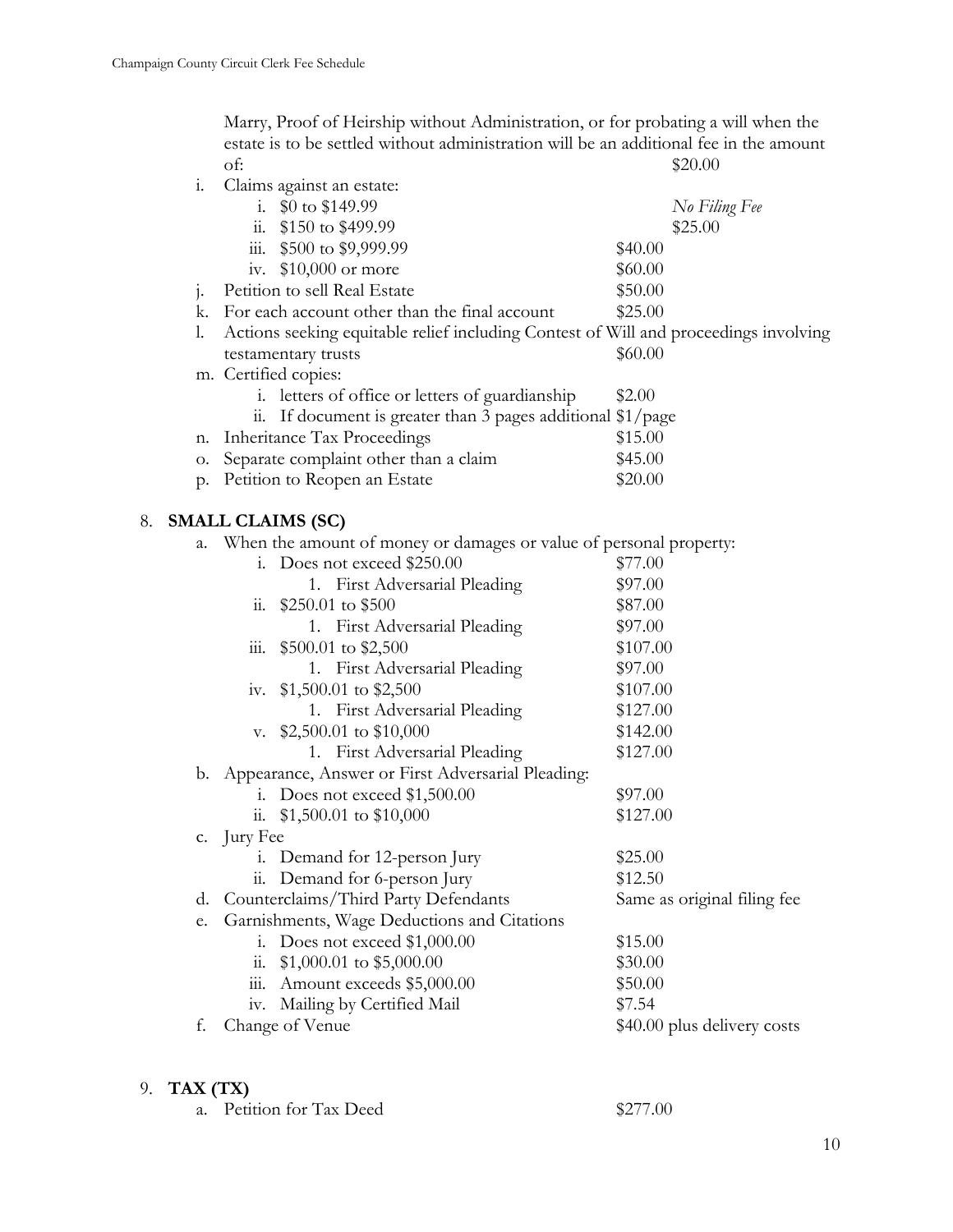| b. For Each Additional Parcel | \$60.00  |
|-------------------------------|----------|
| c. Entry of Appearance        | \$127.00 |
| d. Tax Objections             | \$127.00 |
| e. Petition for Sale in Error | No Fee   |

### 10. **FIRST ADVERSARIAL PLEADING/ANSWER FEE**

| a. | <b>First Adversarial Pleadings</b>       | \$137.00 |
|----|------------------------------------------|----------|
| b. | (LM) FED Possession Only                 | \$105.00 |
| c. | (MR) Administrative Review               | \$122.00 |
| d. | (P) Administration of the Estate         | \$107.00 |
| e. | (P) Value of Estate is under \$15,000.00 | \$107.00 |
| f. | (P) Collection of Judgment               | \$107.00 |
| g. | (SC) Value is:                           |          |
|    | i. Less than $$1,500.00$                 | \$97.00  |
|    | ii. $$1,500.01$ to $$10,000.00$          | \$127.00 |
| h. | (TX) First Adversarial Pleading          | \$127.00 |
|    | 11. CONFESSION OF JUDGMENT               |          |
| a. | Less than $$1,500.00$                    | \$127.00 |
|    | b. $$1,500.01$ to $$15,000.00$           | \$192.00 |

c. Exceeds \$15,000.00 \$277.00

# 12. **MISCELLANEOUS MOTIONS/PETITIONS/FEES**

| a.    | Counterclaim or Joining Third Party Defendant are charged as a new filing fee based   |             |  |
|-------|---------------------------------------------------------------------------------------|-------------|--|
|       | on the action they're filing.                                                         |             |  |
| b.    | Motion to Vacate or Modify final judgment or order if filed within 30 days of the     |             |  |
|       | judgment or order being entered                                                       | \$50.00     |  |
| C.    | Motion to Vacate or Modify final judgment or order if filed later than 30 days of the |             |  |
|       | judgment or order being entered                                                       | \$75.00     |  |
| d.    | Motion to Vacate Judgment on Forfeitures                                              | \$40.00     |  |
| e.    | Commitment under the Mental Health & Developmental Disabilities Code and for          |             |  |
|       | filing a transcript of the commitment proceedings                                     | \$50.00     |  |
| f.    | Change of Venue                                                                       |             |  |
|       | i. If changing to Champaign County same as if it were a new case                      |             |  |
|       | ii. If changing to a new county                                                       | \$40.00     |  |
|       | g. Jury Demands:                                                                      |             |  |
|       | i. 6 Member Jury                                                                      | \$212.50    |  |
| h.    | Rule to Show Cause                                                                    | $No$ Fee    |  |
| 1.    | Reproduction of each page of automated medium                                         | \$6.00      |  |
| $1 -$ | Record Search                                                                         | \$6.00/year |  |
| k.    | Annual Child Support Maintenance Fee                                                  | \$36.00     |  |
| l.    | Copies                                                                                |             |  |
|       | i. First page                                                                         | \$1.00      |  |
|       | ii. Next 19 pages                                                                     | \$.50/page  |  |
|       | iii. All remaining pages                                                              | \$.25/page  |  |
|       | m. Child Support Payment Ledger                                                       | \$6.00      |  |
| n.    | Certification to Secretary of State                                                   |             |  |
|       | per Family Financial Responsibility Law                                               | \$5.00      |  |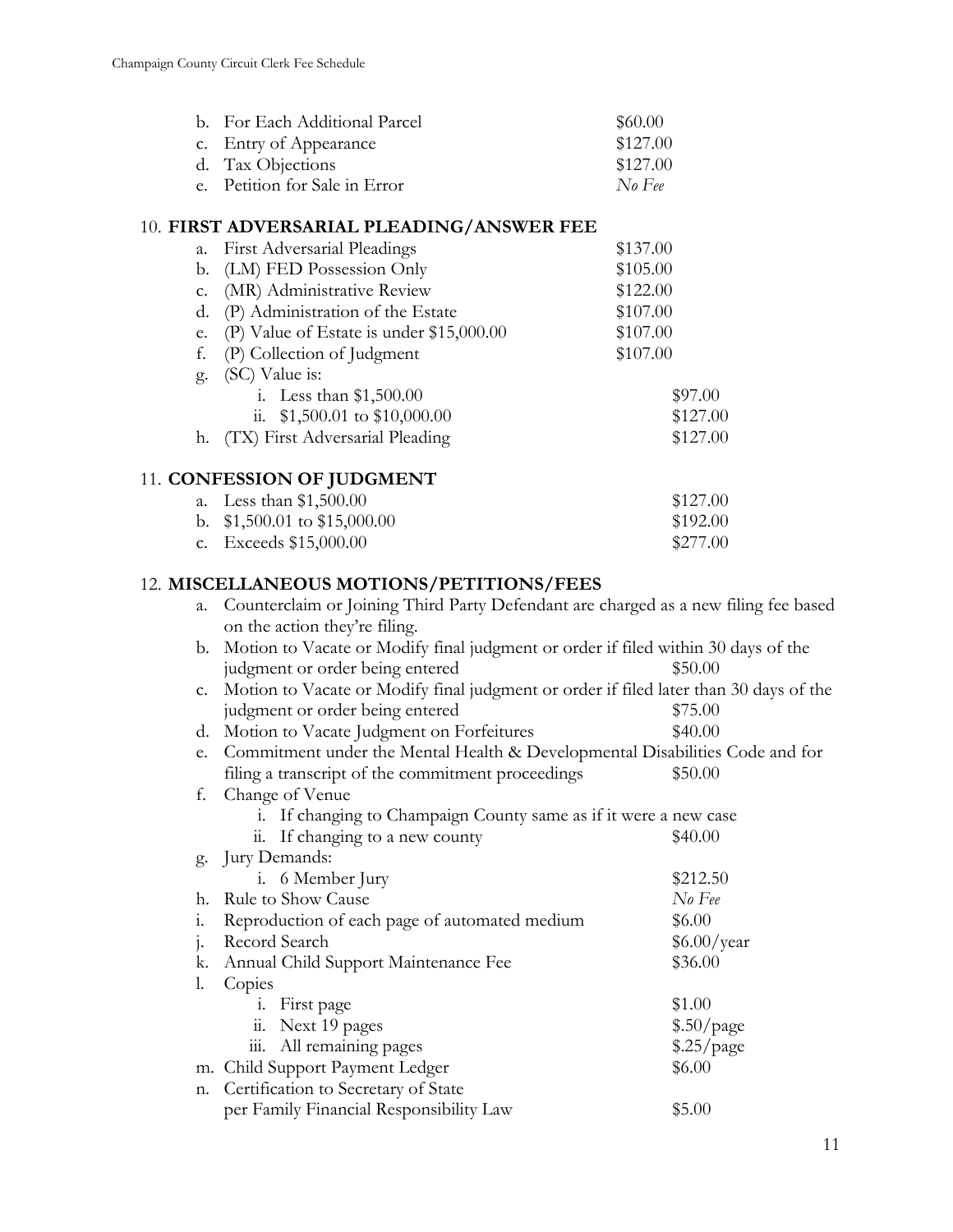|    | o. Deed of Voluntary Assignment                                 | \$20.00                    |  |
|----|-----------------------------------------------------------------|----------------------------|--|
| p. | Recording a Deed of Voluntary Assignment                        | \$.50/each 100 words       |  |
| q. | Correction of Case Number or Title                              | \$25.00                    |  |
| r. | Non-sufficient Funds or Stop Payments                           | \$25.00                    |  |
| S. | Appeals                                                         |                            |  |
|    | i. 99 pages or less                                             | $$60.00 +$ delivery costs  |  |
|    | More than 100 but less than 200 pages<br>11.                    | $$150.00 +$ delivery costs |  |
|    | iii. For each additional page over 200                          | \$.25                      |  |
| t. | Garnishments, Wage Deductions, Citations                        |                            |  |
|    | Amount claimed is \$0 to \$1,000.00<br>1.                       | \$15.00                    |  |
|    | Amount claimed is \$1,000.01 to \$5,000.00<br>11.               | \$30.00                    |  |
|    | Amount claimed is over \$5,000.01<br>111.                       | \$50.00                    |  |
|    | iv. Mailing garnishments by certified mail                      | \$7.54                     |  |
|    | u. Issuing Alias Summons or Alias Citation                      | \$5.00                     |  |
| v. | Mailing a Petition for Rule<br>\$2.00                           |                            |  |
| w. | Mailing a Notice by First-Class mail<br>$$2.00$ plus costs      |                            |  |
| х. | Processes or Notices required to be mailed certified<br>\$15.00 |                            |  |
| V. | Each Certification or Authentication                            | \$2.00                     |  |

# **Criminal and Traffic Cases**

# 1. **COSTS**

| a. By Illinois statute the clerk shall be entitled to costs in all criminal and quasi-criminal |
|------------------------------------------------------------------------------------------------|
| cases from each person convicted or sentenced to supervision as follows:                       |

| 1.                          | Felony Complaints                                                           | \$100.00          |
|-----------------------------|-----------------------------------------------------------------------------|-------------------|
| $\dddot{a}$ .               | Misdemeanors                                                                | $$75.00/$ offense |
|                             | Leaving the Scene of an Accident                                            |                   |
|                             | Driving Under the Influence (DUI)                                           |                   |
|                             | Reckless Driving                                                            |                   |
|                             | Drag Racing                                                                 |                   |
|                             | Driving while Driver's License is Suspended                                 |                   |
|                             | Driving while Driver's License is Revoked                                   |                   |
|                             | No Interstate Commerce Certificate                                          |                   |
|                             | Overweight                                                                  |                   |
| 111.                        | Minor Traffic                                                               | $$10.00/$ offense |
|                             | <b>Conservation Violations</b>                                              |                   |
|                             | <b>Ordinance Violations</b>                                                 |                   |
| 1V <sub>1</sub>             | <b>Business Offense</b>                                                     | \$75.00/person    |
| V.                          | Petty Offense                                                               | \$75.00/person    |
| V1.                         | When Court Appearance is Required                                           | \$30.00           |
| $\overline{\mathrm{vii}}$ . | Motion to Vacate or Amend Final Order                                       | \$40.00           |
| viii.                       | Motion to Vacate Bond Forfeiture Order                                      | \$40.00           |
| 1X.                         | Motion to Vacate Ex-parte Judgments                                         | \$40.00           |
| X.                          | Motion to Vacate Judgments on Forfeitures                                   | \$40.00           |
| X1.                         | Motion to Vacate "Failure to Appear" or "Failure to Comply" (notice sent to |                   |
|                             | Secretary of State)                                                         | \$40.00           |

### 2. **EXPUNGEMENT PETITION** \$136.00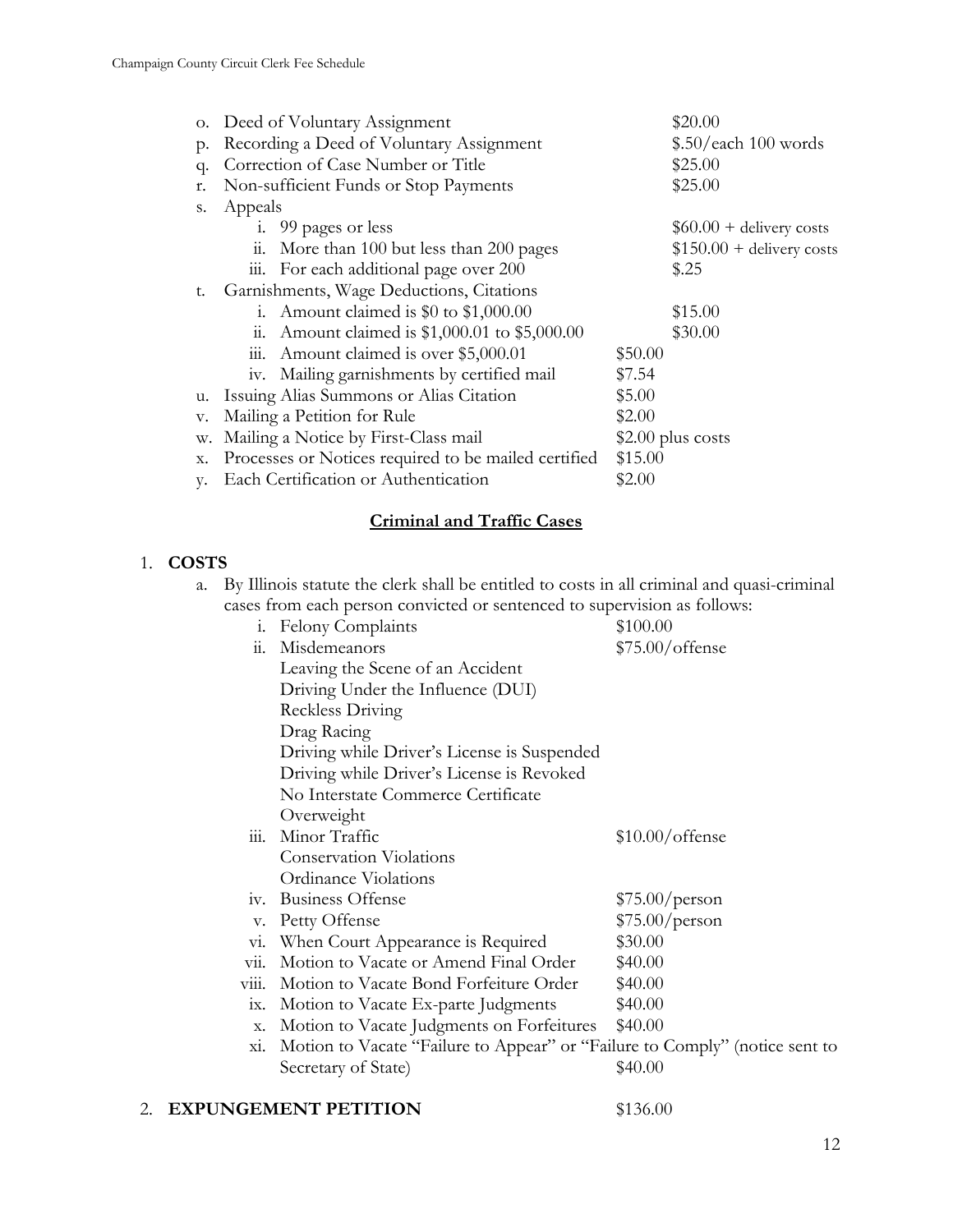| a. You will need to file one Expungment Petition per case that you would like to have |
|---------------------------------------------------------------------------------------|
| expunged. The total per petition is \$136.00, the break down is:                      |

| <i>i.</i> Expungement Petition Filed     | $$60.00/$ petition |
|------------------------------------------|--------------------|
| ii. Order to seal or expunge ISP records | $$60.00/$ petition |
| iii. Mailing of copies of the order      | \$6.00/petition    |
| iv. Certifying copies of the order       | $$10.00/$ petition |

### 3. **SURCHARGE FEES TO FINANCE COURT SYSTEM FEE**

|    | Any Felony<br>a.             |                                            | \$50.00            |
|----|------------------------------|--------------------------------------------|--------------------|
|    | b.                           | All Class A Misdemeanors                   | \$25.00            |
|    | C.                           | All Class B or C Misdemeanors              | \$15.00            |
|    | d.                           | All non-Illinois Vehicle Violations        | \$10.00            |
| 4. |                              | ADDITIONAL FEES ADDED WHEN APPLICABLE      |                    |
|    | $a_{\cdot}$                  | Violent Crime Victim's Fund                |                    |
|    |                              | i. If fine                                 | \$4 per \$40 fines |
|    | $\dddot{\mathbf{11}}$ .      | If fee                                     |                    |
|    |                              | 1.<br>Felony                               | \$20.00            |
|    |                              | Misdemeanor<br>2.                          | \$20.00            |
|    |                              | Aggravated Felony/Misdemeanor<br>3.        | \$25.00            |
|    | 111.                         | Court Automation                           | \$15.00            |
|    |                              | 1. May Appear Traffic Violations           | \$10.00            |
|    |                              | iv. Document Storage                       | \$15.00            |
|    |                              | 1. May Appear Traffic Violations           | \$10.00            |
|    |                              | v. Clerk Operation and Administrative Fund | \$15.00            |
|    |                              | 1. May Appear Traffic Violations           | \$10.00            |
|    |                              | vi. Court Security                         | \$25.00            |
|    | $\overline{\text{vii}}$ .    | Driver's Education Fund                    | \$4 per \$40.00    |
|    | $\overline{\mathrm{viii}}$ . | Court Surcharge                            | \$10 per \$40.00   |
|    | 1X.                          | Arrestee's Medical Cost Fee                | \$10.00            |
|    | X.                           | Crime Lab Analysis Fee                     | \$100.00           |
|    | X1.                          | DNA Analysis Fee                           | \$250.00/one time  |
|    | X11.                         | State's Attorney Automation Fee            | \$2.00             |
|    | xiii.                        | <b>Electronic Citation Fee</b>             | \$5.00             |

# 5. **TRAFFIC (TR)**

Traffic payments must be a money order, certified check, bank draft or traveler's check or by cash payment at the Courthouse. **Personal checks will be assessed a \$1.25 check processing fee**. DO NOT SEND CASH IN THE MAIL.

| a. May Appear Violations |                                                  |  |          |
|--------------------------|--------------------------------------------------|--|----------|
|                          | i. Speeding – between 1 mph and 19 mph           |  | \$120.00 |
|                          | ii. Seat Belt Violations                         |  | \$60.00  |
|                          | iii. Use of an Electronic Device $(1st$ offense) |  | \$120.00 |
|                          | iv. Speeding – between 20 mph and 25 mph         |  | \$140.00 |
|                          |                                                  |  |          |

b. Must Appear Offenses – A court appearance is required for all Class A or B misdemeanor violations of the Illinois Vehicle Code, No Valid Driver's License,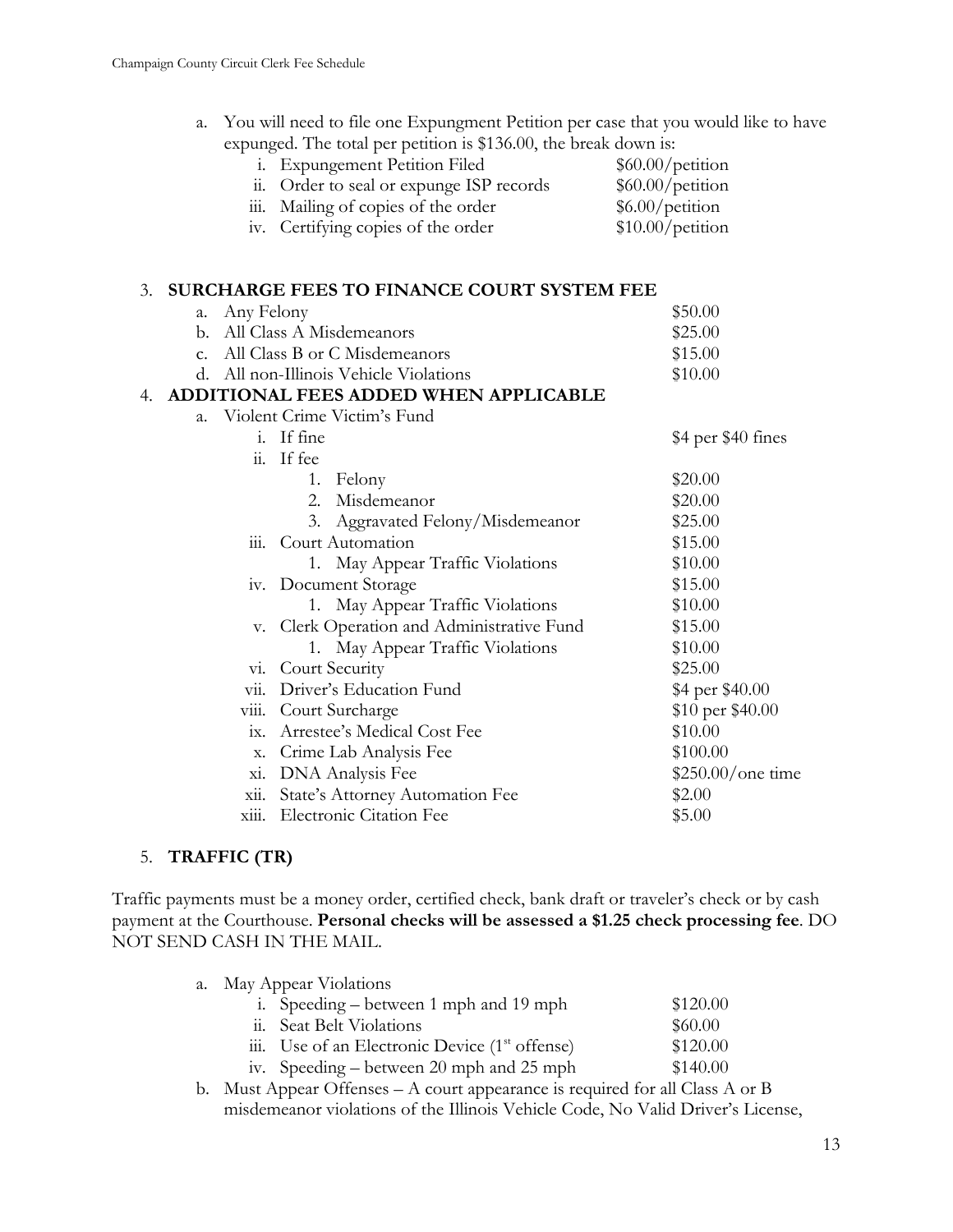Operating without Insurance, Driving on a Suspended License or Registration, Unlawful Use of License or Permit, Making a False Report, Passed School Bus, and/or multiple violations resulting from the same incident that if received separate would be a May Appear Offense.

|                        | i. Speeding – between 26 mph and 35 mph        | \$1,500.00 |
|------------------------|------------------------------------------------|------------|
| $\dddot{\mathbf{u}}$ . | Speeding $-35$ mph or more                     | \$2,000.00 |
|                        | iii. Fleeing or Attempting to Elude            | \$2,000.00 |
|                        | iv. Misdemeanor DUI                            | \$3,000.00 |
|                        | v. Reckless Driving                            | \$2,000.00 |
|                        | vi. Street Racing                              | \$2,000.00 |
|                        | vii. Operating without Insurance               | \$2,000.00 |
|                        | viii. Driving when Suspended for Non-insurance | \$3,000.00 |
|                        | ix. Display of False Insurance Card            | \$2,000.00 |
|                        | x. Unlawful use of License                     | \$1,500.00 |
|                        | xi. Driving on Suspended or Revoked            | \$1,500.00 |

# **PAYMENT OPTIONS**

# 1. **PAYING BY CHECK**

- a. If paying by personal check please include an additional \$1.25 check processing fee.
- b. Payments for all traffic violations should be made by money order, certified check, bank draft (not a personal check), traveler's check or by cash at the Courthouse.

# 2. **PAYING BY CREDIT CARD**

- a. Payment on fees, fines and costs can be made by credit card from the Champaign County Circuit Clerk website. Processing fees are charged by our third party vendor and can vary based on your total payment amount.
- b. Payments taken at the Courthouse can also be made by credit card. There will be an additional processing fee of 3.0% on all credit card transactions taken at the Courthouse. This processing fee is accessed by the third party vendor that processes the payments.

# 3. **FEE WAIVERS**

- a. Anyone who must pay a fee as part of a case may petition the court for an Order for Waiver of Court Fees. The application and additional information can be found at the following address for the Association of Illinois Courts: http://www.illinoiscourts.gov/Forms/approved/Procedures/procedures.asp.
- b. If an individual files an Application for Waiver of Court Fees with their filing, the Circuit Clerk's office will not file the court filing until a Judge has approved the corresponding Application for Waiver of Court Fees.
- c. If an Application for Waiver of Court Fees is approved in a criminal case and the defendant is found guilty, the defendant is still responsible for any fees and fines that are ordered by the Judge.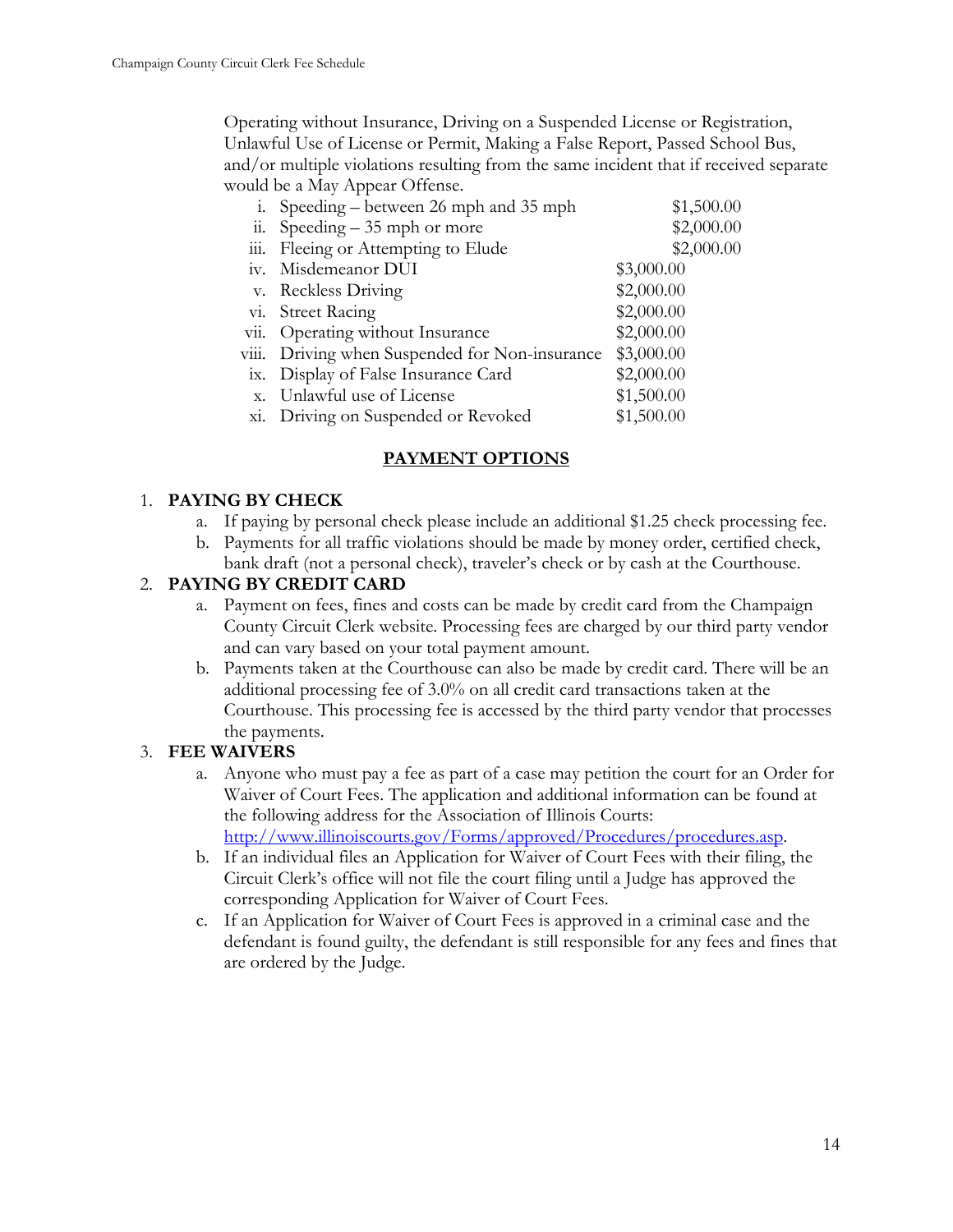# **DEFINITIONS**

(taken from the National Association for Court Management)

| Ad Litem           | A Latin term meaning for the purpose of the lawsuit. For example, a          |
|--------------------|------------------------------------------------------------------------------|
|                    | guardian "ad litem" is a person appointed by the court to protect the        |
|                    | interests of a minor or legally incompetent person in a lawsuit.             |
| Answer             | The defendant's response to the plaintiff's allegations as stated in a       |
|                    | complaint. An item by item, paragraph by paragraph response to points        |
|                    | made in a complaint.                                                         |
| Appeal             | A request made after a trial, asking another court (Appellate Court) to      |
|                    | decide whether the trial was conducted properly. To make such a request      |
|                    | is "to appeal" or "to take an appeal".                                       |
| Arrest             | To take into custody by legal authority.                                     |
| Bail               | Money or other security provide to the court to temporarily allow a          |
|                    | person's release from jail and assure their appearance in court.             |
| Bail Bond          | An obligation signed by the accused to secure their presence at the trial.   |
|                    | This obligation means that the accused may lose money by not properly        |
|                    | appearing for the trial.                                                     |
| <b>Bench Trial</b> | A trial without a jury in which a judge decides the facts.                   |
| Booking            | The process of photographing, fingerprinting and recording identifying       |
|                    | data of a suspect. This process follows the arrest.                          |
| Certification      | 1. Written attestation. 2. Authorized declaration verifying that an          |
|                    | instrument is a true and correct copy of the original.                       |
| Certiorari         | A means of getting an Appellate Court to review a lower court's decision.    |
|                    | The loser of a case will often ask the Appellate Court to issue a Writ of    |
|                    | Certiorari, which orders the lower court to convey the record of the case    |
|                    | to the Appellate Court and to certify it as accurate and complete. If an     |
|                    | Appellate Court grants a Writ of Certiorari, it agrees to take the appeal.   |
| Change of Venue    | Moving a lawsuit or criminal trial to another place for trial.               |
| Codicil            | An amendment to a will.                                                      |
| Complaint          | The legal document that usually begins a civil lawsuit. It states the facts  |
|                    | and identifies the action the court is asked to take. Also, a formal written |
|                    | charge that a person has committed a criminal offense.                       |
| Counterclaim       | A claim made by the defendant in a civil lawsuit against the plaintiff, In   |
|                    | essence, a counter lawsuit within a lawsuit.                                 |
| <b>Court Costs</b> | The expenses of prosecuting or defending a lawsuit, other than the           |
|                    | attorney's fees. An amount of money may be awarded to the successful         |
|                    | party (and may be recoverable from the losing party) as reimbursement        |
|                    | for the court costs.                                                         |
| Default            | A failure to respond to a lawsuit within the specified time.                 |
| Default Judgment   | A judgment entered against a party who fails to appear in court or           |
|                    | respond to the charges.                                                      |
| Defendant          | In a civil case, the person being sued. In a criminal case, the person       |
|                    | accused of the crime.                                                        |
| Eminent Domain     | The power of the government to take private property for public use          |
|                    | through condemnation.                                                        |
|                    |                                                                              |
|                    |                                                                              |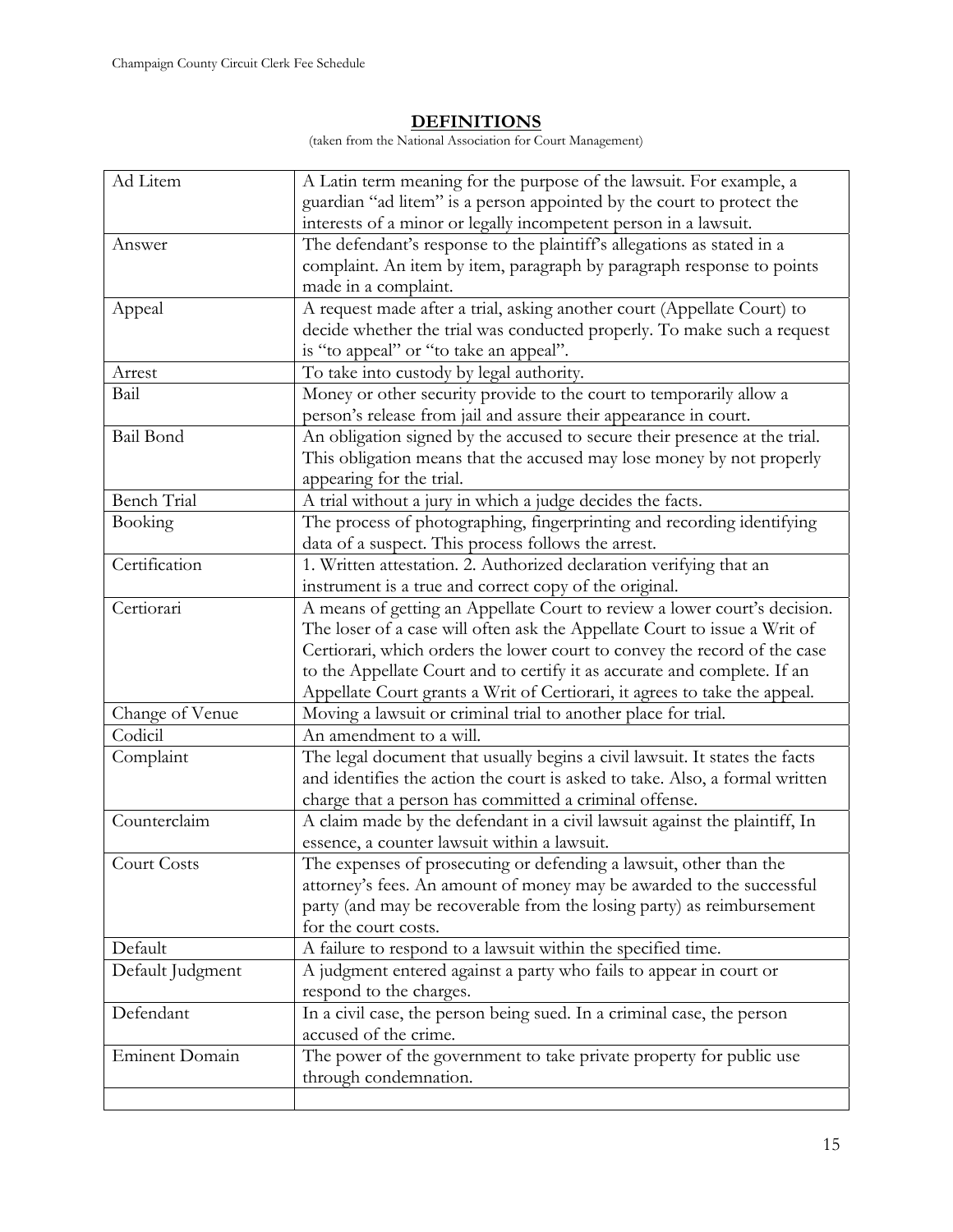| Escheat (es-chet)                                                                                     | The process by which a deceased person's property goes to the state if no    |
|-------------------------------------------------------------------------------------------------------|------------------------------------------------------------------------------|
|                                                                                                       | heir can be found.                                                           |
| Estate                                                                                                | An estate consists of personal property (car, household items, and other     |
|                                                                                                       | tangible items), real property, and intangible property, such as stock       |
|                                                                                                       | certificates and bank accounts, owned in the individual name of a person     |
|                                                                                                       | at the time of the person's death. It does not include life insurance        |
|                                                                                                       | proceeds (unless the state was made the beneficiary) or other assets that    |
|                                                                                                       | pass outside the estate.                                                     |
| Ex Parte                                                                                              | On behalf of only one party, without notice to any other party. For          |
|                                                                                                       | example, a request for a search warrant is an ex parte proceeding, since     |
|                                                                                                       | the person subject to the search is not notified of the proceeding and is    |
|                                                                                                       | not present at the hearing.                                                  |
| Executor                                                                                              | A personal representative, named in a will, who administers an estate.       |
| Expungement                                                                                           | Official and formal erasure of a record or partial contents of a record.     |
| First Adversarial                                                                                     | The defendant's response to the plaintiff's allegations as stated in a       |
| Pleading                                                                                              | complaint. An item by item, paragraph by paragraph response to points        |
|                                                                                                       | made in a complaint.                                                         |
| Garnishment                                                                                           | A legal proceeding in which a debtor's money, in the possession of           |
|                                                                                                       | another (called the garnishee), is applied to the debts of the debtor, such  |
|                                                                                                       | as when an employer garnishes a debtor's wages.                              |
| Guardian                                                                                              | A person appointed by will or by law to assume responsibility for            |
|                                                                                                       | incompetent adults or minor children. If a parent dies, this will usually be |
|                                                                                                       | the other parent. If both die, it probably will be a close relative.         |
| Habeas Corpus                                                                                         | A writ commanding that a person be brought before a judge. Most              |
|                                                                                                       | commonly, a writ of habeas corpus is a legal document that forces law        |
|                                                                                                       | enforcement authorities to produce a prisoner they are holding and to        |
|                                                                                                       | legally justify his or her confinement.                                      |
| Indigent                                                                                              | Needy or impoverished. A defendant who can demonstrate their                 |
|                                                                                                       |                                                                              |
|                                                                                                       | indigence to the court may be assigned a court-appointed attorney at         |
|                                                                                                       | public expense.                                                              |
| Information                                                                                           | Accusatory document, filed by the prosecutor, detailing the charges          |
|                                                                                                       | against the defendant. An alternative to an indictment, it serves to bring a |
|                                                                                                       | defendant to trial.                                                          |
| Injunction                                                                                            | Writ or order by the court prohibiting a specific action from being carried  |
|                                                                                                       | out by a person or group. A preliminary injunction is granted                |
|                                                                                                       | provisionally, until a full hearing can be held to determine if it should be |
|                                                                                                       | made permanent.                                                              |
| Inter Vivos Gift                                                                                      | A gift made during the giver's life.                                         |
| Inter Vivos Trust                                                                                     | Another name for a living trust.                                             |
| Joint and Several                                                                                     | A legal doctrine that makes each of the parties who are responsible for an   |
| Liability                                                                                             | injury, liable for all the damages awarded in a lawsuit if the other parties |
|                                                                                                       | responsible cannot pay.                                                      |
| Letters of                                                                                            | Legal document issued by the court that shows an administrator's legal       |
| Administration                                                                                        | right to take control of assets in the deceased person's name.               |
| Legal document issued by the court that shows an executor's legal right to<br>Letters of Testamentary |                                                                              |
|                                                                                                       | take control of assets in the deceased person's name.                        |
| Mandamus                                                                                              | A writ issued by a court ordering a public official to perform an act.       |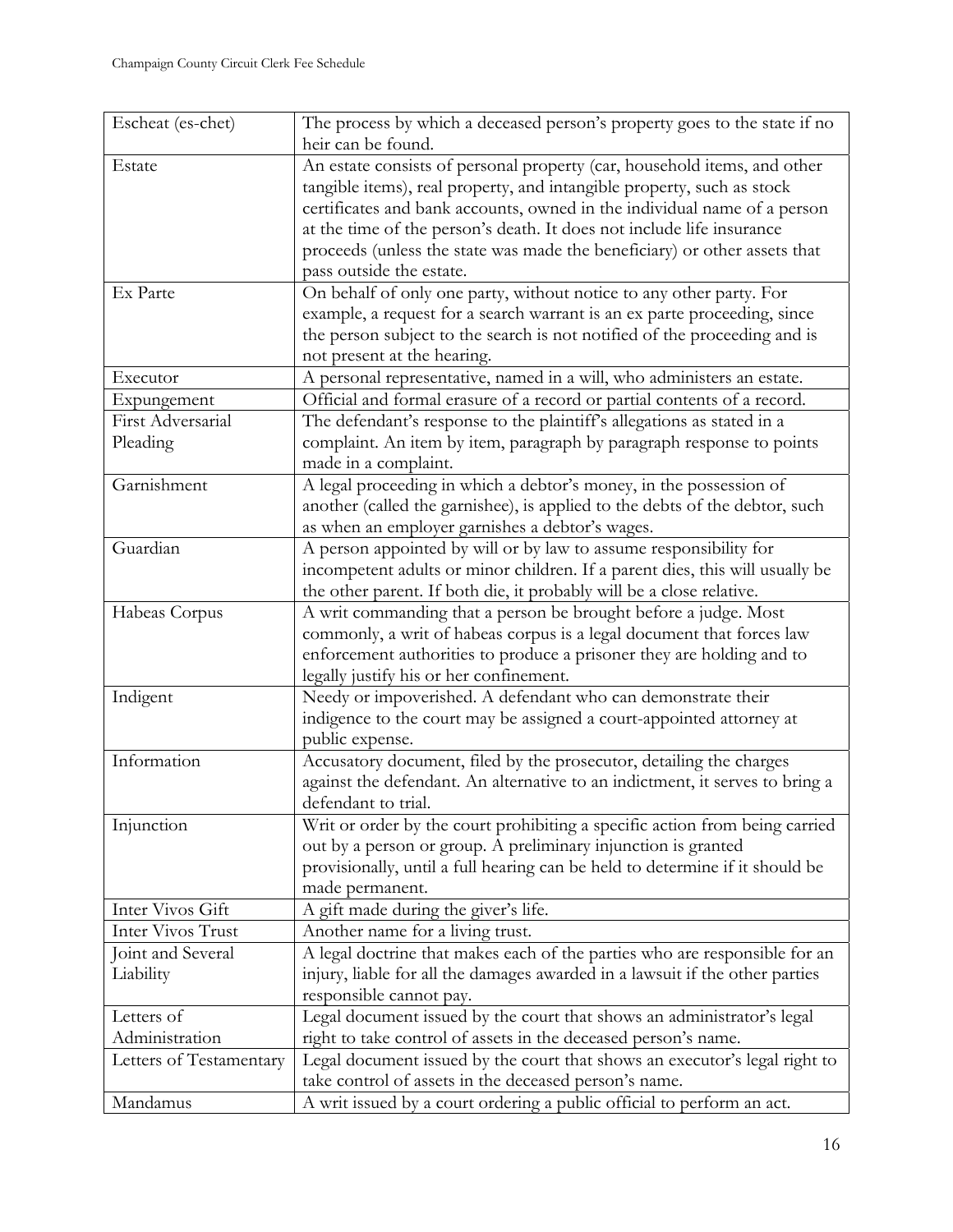| Mittimus            | The of an order in writing, issuing from a court and directing the sheriff   |  |
|---------------------|------------------------------------------------------------------------------|--|
|                     | or other officer to convey a person to a prison, asylum, or reformatory,     |  |
|                     | and directing the jailer or other appropriate official to receive and safely |  |
|                     | keep the person until their fate shall be determined by due course of law.   |  |
| Motion              | Oral or written request made by a party to an action before, during or       |  |
|                     | after a trial, upon which a court issues a ruling or order.                  |  |
| Nolle Prosequi      | Decision by a prosecutor not to go forward with charging a crime.            |  |
| Notice              | Formal notification to the party that has been sued in a civil case of the   |  |
|                     | fact that the lawsuit has been filed. Also, any form of notification of a    |  |
|                     | legal proceeding.                                                            |  |
| Order               | A written or oral command from a court directing or forbidding an            |  |
|                     | action.                                                                      |  |
| Pardon              | A form of executive clemency preventing criminal prosecution or              |  |
|                     | removing or extinguishing a criminal conviction.                             |  |
| Party               | A person, business, or government agency actively involved in the            |  |
|                     | prosecution or defense of a legal proceeding.                                |  |
| Plea                | In a criminal proceeding, it is the defendant's declaration in open court    |  |
|                     | that there are guilty or not guilty. The defendant's answer to the charges   |  |
|                     | made in the indictment or information.                                       |  |
| Petitioner          | The person filing an action in a court of original jurisdiction. Also, the   |  |
|                     | person who appeals the judgment of a lower court. The opposing party is      |  |
|                     | called the Respondent.                                                       |  |
| Plaintiff           | The person who files the complaint in a civil lawsuit. Also called the       |  |
|                     | complainant.                                                                 |  |
| Pre-Sentence Report | A report to the sentencing judge containing background information           |  |
|                     | about the crime and the defendant to assist the judge in making their        |  |
|                     | sentencing decision.                                                         |  |
| Pro Se              | A Latin term meaning "on one's own behalf"; in courts, it refers to          |  |
|                     | persons who present their own cases without lawyers.                         |  |
| Probate             | The court-supervised process by which a will is determined to be the will-   |  |
|                     | maker's final statement regarding how the will-maker wants their property    |  |
|                     | distributed. It also confirms the appointment of the personal                |  |
|                     | representative of the estate. Probate also means the process by which        |  |
|                     | assets are gathered; applied to pay debts, taxes, & expenses of              |  |
|                     | administration; & distributed to those designated as beneficiaries in the    |  |
|                     | will.                                                                        |  |
| Probation           | An alternative to imprisonment allowing a person found guilty of an          |  |
|                     | offense to stay in the community, usually under conditions and under the     |  |
|                     | supervision of a probation officer. A violation of probation can lead to its |  |
|                     | revocation and to imprisonment.                                              |  |
| Record              | All the documents, evidence and transcripts of oral proceedings in a case.   |  |
| Replevin            | An action for the recovery of a possession that has been wrongfully taken.   |  |
| Respondent          | The person against whom an appeal is taken.                                  |  |
| Restitution         | Act of giving the equivalent for any loss, damage or injury.                 |  |
|                     |                                                                              |  |
|                     |                                                                              |  |
|                     |                                                                              |  |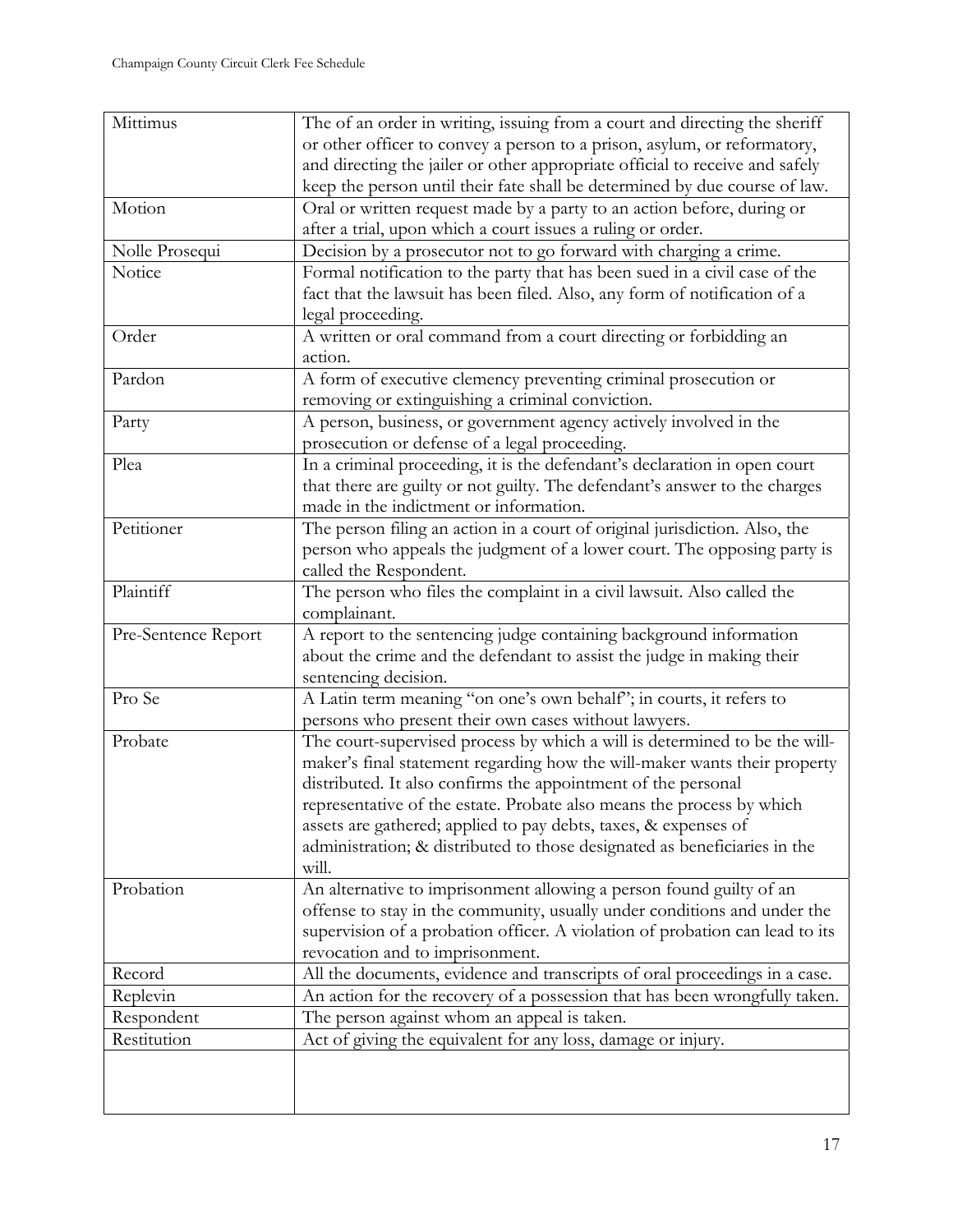| Service            | The delivery of a legal document, such as a complaint, summons, or           |  |
|--------------------|------------------------------------------------------------------------------|--|
|                    | subpoena, notifying a person of a lawsuit or other legal action taken        |  |
|                    | against them. Service, which constitutes formal legal notice, must be made   |  |
|                    | by an officially authorized person in accordance with the formal             |  |
|                    | requirements of the applicable laws.                                         |  |
| Subpoena           | A court order compelling a witness to appear and testify.                    |  |
| Subpoena Duces     | A court order commanding a witness to bring certain documents or             |  |
| Tecum              | records to court.                                                            |  |
| Summons            | A notice to a defendant that they have been sued or charged with a crime     |  |
|                    | and is required to appear in court. A jury summons requires that the         |  |
|                    | person receiving it to report for possible jury duty.                        |  |
| <b>Surety Bond</b> | A bond that is purchased at the expense of the estate to insure the          |  |
|                    | executor's proper performance. Often called a fidelity bond.                 |  |
| Third Party        | A person, business or government agency not actively involved in a legal     |  |
|                    | proceeding, agreement or transaction.                                        |  |
| Third Party Claim  | An action by the defendant that brings a third party into a lawsuit.         |  |
| Tort               | An injury or wrong committed on the person or property of another. A         |  |
|                    | tort is an infringement on the rights of an individual, but not founded on   |  |
|                    | a contract. The most common tort action is a suit for damages sustained      |  |
|                    | in an automobile accident.                                                   |  |
| Transcript         | A written, word-for-word record of what was said, either in a proceeding     |  |
|                    | such as a trial or during some other conversation, as in a transcript of a   |  |
|                    | hearing or oral deposition.                                                  |  |
| Trust              | A legal device used to manage real or personal property, established by      |  |
|                    | one person for the benefit of another.                                       |  |
| Trustee            | The person or institution that manages the property put in trust.            |  |
| Vacate             | To set aside. To vacate a judgment is to set aside that judgment.            |  |
| Warrant            | Most commonly, a court order authorizing law enforcement officers to         |  |
|                    | make an arrest or conduct a search. An affidavit seeking a warrant must      |  |
|                    | establish probable cause by detailing the facts upon which the request is    |  |
|                    | based.                                                                       |  |
| With Prejudice     | Applied to orders of judgment dismissing a case, meaning that the            |  |
|                    | plaintiff is forever barred from bring a lawsuit on the same claim or cause. |  |
| Without Prejudice  | A claim or cause dismissed without prejudice may be the subject of a new     |  |
|                    | lawsuit.                                                                     |  |
| Writ               | A judicial order directing a person to do something.                         |  |
| Writ of Certiorari | An order issued by the Supreme Court directing the lower court to            |  |
|                    | transmit records for a case for which it will hear on appeal.                |  |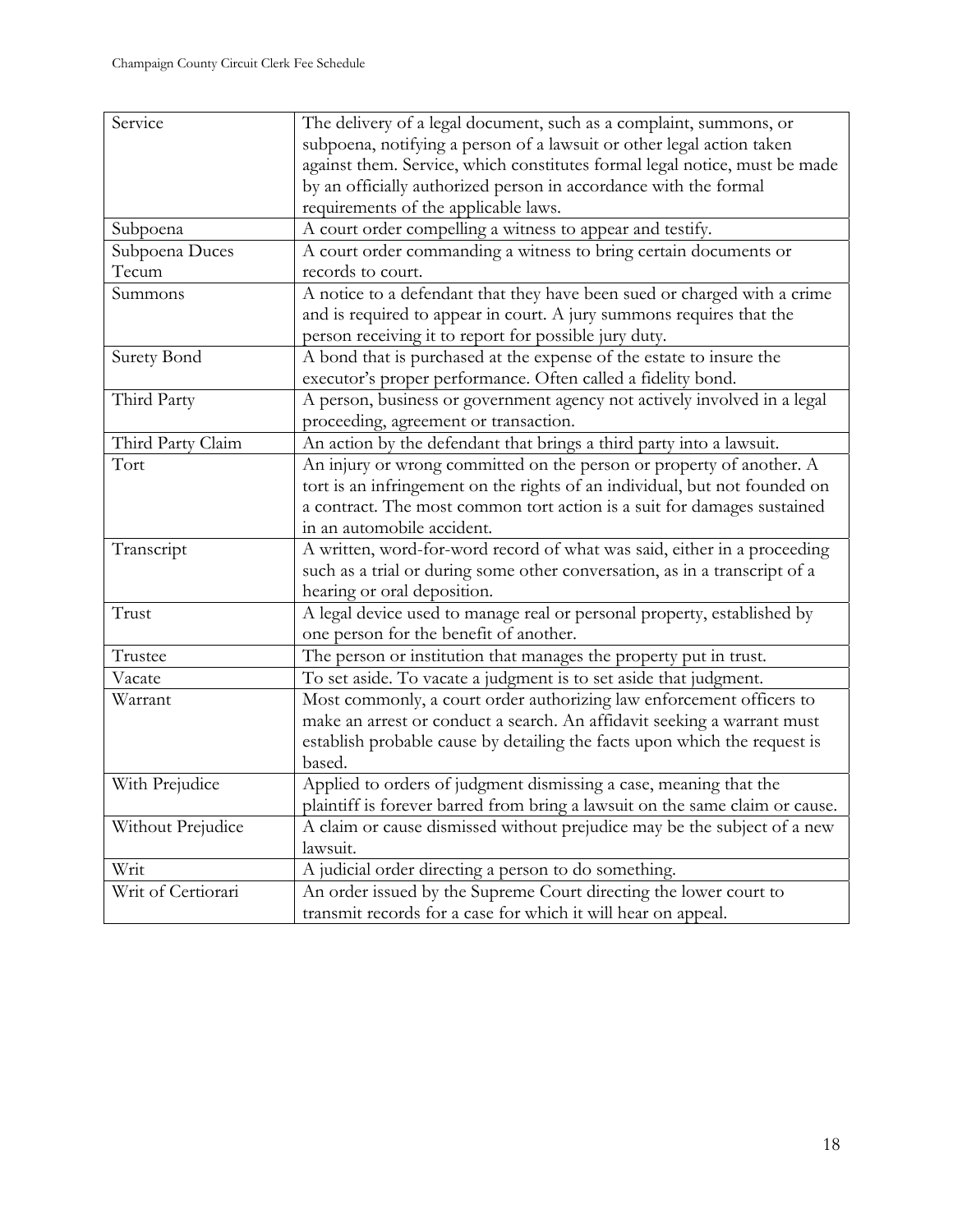| Case Type                   |                                          | <b>Clerk</b><br>Fee | Court<br>Finance | Law<br>Library | Court<br>Security | Court<br>Automation | Document<br>Storage | Municipal<br>Abandoned<br>Property | Foreclosure<br>Prevention | Mediation | Total |
|-----------------------------|------------------------------------------|---------------------|------------------|----------------|-------------------|---------------------|---------------------|------------------------------------|---------------------------|-----------|-------|
|                             |                                          |                     |                  |                |                   |                     |                     |                                    |                           |           |       |
| (AD) Adoption               |                                          |                     |                  |                |                   |                     |                     |                                    |                           |           | \$65  |
| (CH) Chancery               |                                          |                     |                  |                |                   |                     |                     |                                    |                           |           | $\$0$ |
|                             | <b>Commercial Mortgage Foreclosures</b>  | \$160               | \$5              | \$17           | \$25              | \$15                | \$15                |                                    |                           |           | \$237 |
|                             | Real Estate Mortgage Foreclosures 0-49   | \$160               | \$5              | \$17           | \$25              | \$15                | \$15                | \$50                               | \$50                      | \$75      | \$412 |
|                             | Real Estate Mortgage Foreclosures 50-174 | \$160               | \$5              | \$17           | \$25              | \$15                | \$15                | \$250                              | \$50                      | \$75      | \$612 |
|                             | Real Estate Mortgage Foreclosures 175+   | \$160               | \$5              | \$17           | \$25              | \$15                | \$15                | \$500                              | \$50                      | \$75      | \$862 |
| (D) Dissolution of Marriage |                                          | \$160               | \$5              | \$17           | \$25              | \$15                | \$15                |                                    |                           |           | \$237 |
| (ED) Eminent Domain         |                                          | \$150               | \$5              | \$17           | \$25              | \$15                | \$15                |                                    |                           |           | \$227 |
| (F) Family                  |                                          |                     |                  |                |                   |                     |                     |                                    |                           |           |       |
|                             | Petition for minor marriage license      | \$10                | \$5              | \$17           | \$25              | \$15                | \$15                |                                    |                           |           | \$87  |
|                             | Juvenile Court Act                       | \$25                | \$5              | \$17           | \$25              | \$15                | \$15                |                                    |                           |           | \$102 |
|                             | Illinois Parentage Act                   | \$40                | \$5              | \$17           | \$25              | \$15                | \$15                |                                    |                           |           | \$117 |
| $(L)$ Law                   |                                          |                     |                  |                |                   |                     |                     |                                    |                           |           |       |
|                             | Damages over \$50,000                    | \$160               | \$5              | \$17           | \$25              | \$15                | \$15                |                                    |                           |           | \$237 |
| $(LM)$ Law                  |                                          |                     |                  |                |                   |                     |                     |                                    |                           |           |       |
|                             | Damages \$10,000.01-\$15,000             | \$75                | \$5              | \$17           | \$25              | \$15                | \$15                |                                    |                           |           | \$152 |
|                             | Damages \$15,000.01-\$50,000             | \$160               | \$5              | \$17           | \$25              | \$15                | \$15                |                                    |                           |           | \$237 |
|                             | FED Possession Only                      | \$50                | \$5              | \$17           | \$25              | \$15                | \$15                |                                    |                           |           | \$127 |
|                             | FED, Under \$15,000                      | \$50                | \$5              | \$17           | \$25              | \$15                | \$15                |                                    |                           |           | \$127 |
|                             | FED, Above \$15,000                      | \$160               | \$5              | \$17           | \$25              | \$15                | \$15                |                                    |                           |           | \$237 |
| (MC) Municipal Corporation  |                                          | \$0                 | \$0              | \$0            | \$0               | \$0                 | \$0                 |                                    |                           |           | $\$0$ |
| (MH) Mental Health          |                                          |                     |                  |                |                   |                     |                     |                                    |                           |           |       |
|                             | Involuntary                              | \$0                 | \$0              | \$0            | \$0               | \$0                 | \$0                 |                                    |                           |           | \$0   |
|                             | Commitment                               | \$0                 | \$0              | \$0            | $\$0$             | \$0                 | \$0                 |                                    |                           |           | \$0   |
|                             | Disabilities Code                        | \$50                | \$5              | \$17           | \$25              | \$15                | \$15                |                                    |                           |           | \$127 |
|                             |                                          |                     |                  |                |                   |                     |                     |                                    |                           |           |       |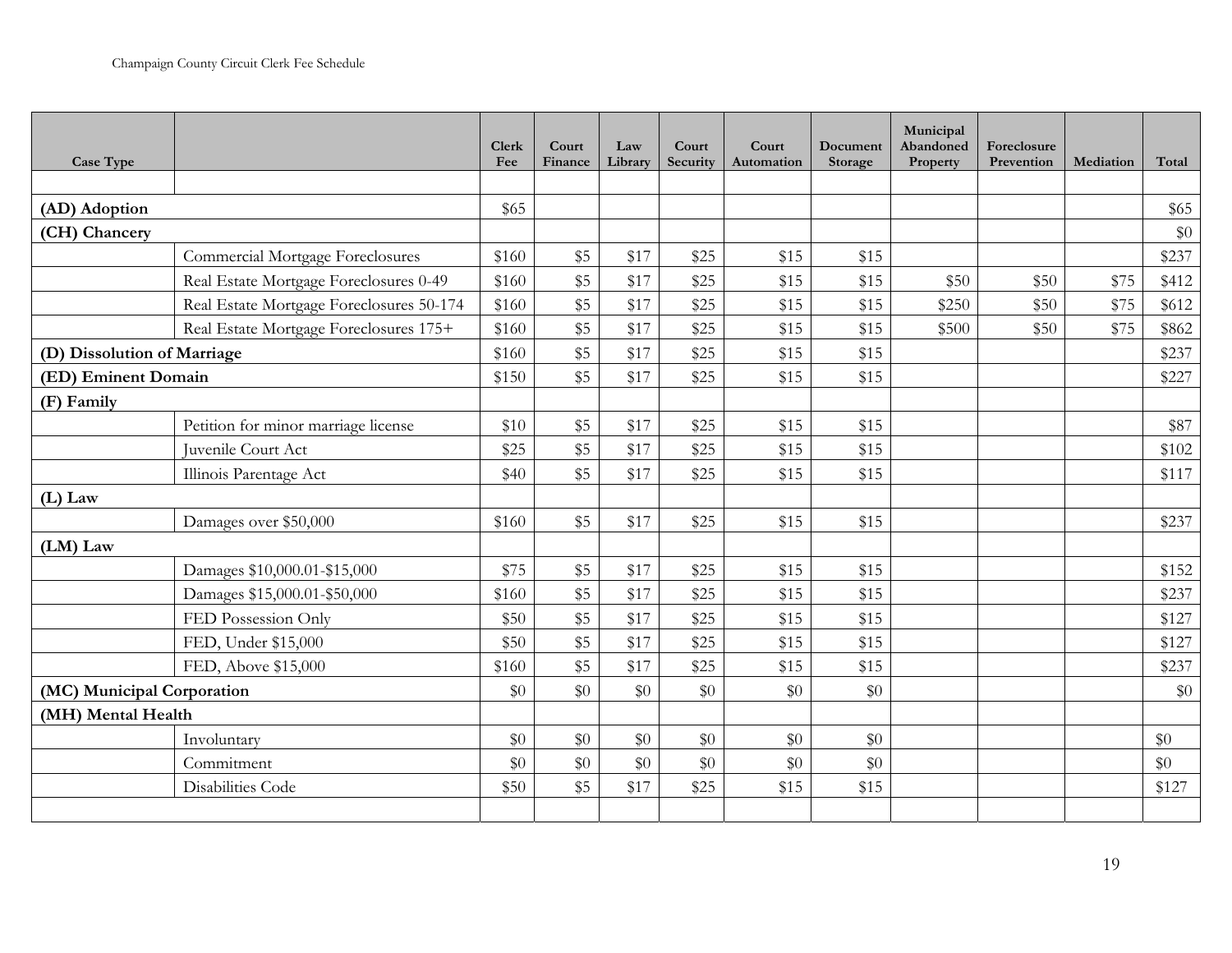| Case Type                   |                                                                                                                                               | <b>Clerk</b><br>Fee | Court<br>Finance | Law<br>Library | Court<br>Security | Court<br>Automation | Document<br>Storage | Municipal<br>Abandoned<br>Property | Foreclosure<br>Prevention | Mediation | Total |
|-----------------------------|-----------------------------------------------------------------------------------------------------------------------------------------------|---------------------|------------------|----------------|-------------------|---------------------|---------------------|------------------------------------|---------------------------|-----------|-------|
| (MR) Miscellaneous Remedies |                                                                                                                                               |                     |                  |                |                   |                     |                     |                                    |                           |           |       |
|                             | Administrative Review                                                                                                                         | \$160               | \$5              | \$17           | \$25              |                     |                     |                                    |                           |           | \$207 |
|                             | Relief by Habeas Corpus                                                                                                                       | \$100               | \$5              | \$17           | \$25              | \$15                | \$15                |                                    |                           |           | \$177 |
|                             | All Others                                                                                                                                    | \$160               | \$5              | \$17           | \$25              | \$15                | \$15                |                                    |                           |           | \$237 |
| (OP) Order of Protection    |                                                                                                                                               |                     |                  |                |                   |                     |                     |                                    |                           |           | \$0   |
| (P) Probate                 |                                                                                                                                               |                     |                  |                |                   |                     |                     |                                    |                           |           |       |
|                             | Administration of the estate of a decedent                                                                                                    | \$250               | \$5              | \$17           | \$25              | \$15                | \$15                |                                    |                           |           | \$327 |
|                             | Small Estate (under \$15,000)                                                                                                                 | \$140               | \$5              | \$17           | \$25              | \$15                | \$15                |                                    |                           |           | \$217 |
|                             | Heirship, Will to probate without<br>administration, or Letters of Office for a<br>particular purpose without administration<br>of the estate | \$40                | \$5              | \$17           | \$25              | \$15                | \$15                |                                    |                           |           | \$117 |
|                             | Administration of the estate of a ward                                                                                                        | \$75                | \$5              | \$17           | \$25              | \$15                | \$15                |                                    |                           |           | \$152 |
|                             | Ward's estate under \$15,000                                                                                                                  | \$40                | \$5              | \$17           | \$25              | \$15                | \$15                |                                    |                           |           | \$117 |
|                             | Collection of Judgement; Settlement of<br>wrongful death when there is no other<br>administration of the estate                               | \$50                | \$5              | \$17           | \$25              | \$15                | \$15                |                                    |                           |           | \$127 |
| (SC) Small Claims           |                                                                                                                                               |                     |                  |                |                   |                     |                     |                                    |                           |           |       |
|                             | Small Claims \$0 - \$250                                                                                                                      | \$10                | \$5              | \$17           | \$25              | \$10                | \$10                |                                    |                           |           | \$77  |
|                             | Small Claims \$250.01 - \$500                                                                                                                 | \$20                | \$5              | \$17           | \$25              | \$10                | \$10                |                                    |                           |           | \$87  |
|                             | Small Claims \$500.01 - \$1,500                                                                                                               | \$40                | \$5              | \$17           | \$25              | \$10                | \$10                |                                    |                           |           | \$107 |
|                             | Small Claims \$1,500.01 - \$2,500                                                                                                             | \$40                | \$5              | \$17           | \$25              | \$10                | \$10                |                                    |                           |           | \$107 |
|                             | Small Claims \$2,500.01 - \$10,000                                                                                                            | \$75                | \$5              | \$17           | \$25              | \$10                | \$10                |                                    |                           |           | \$142 |
| $(TX)$ Tax                  |                                                                                                                                               |                     |                  |                |                   |                     |                     |                                    |                           |           |       |
|                             | If filed by municipal corporation                                                                                                             | \$0                 | \$0              | \$0            | \$0               | \$0                 | \$0                 |                                    |                           |           | \$0   |
|                             | Petition for Tax Deed (one parcel)                                                                                                            | \$200               | \$5              | \$17           | \$25              | \$15                | \$15                |                                    |                           |           | \$277 |
|                             | For each additional parcel                                                                                                                    | \$60                | \$0              | $\$0$          | $\$0$             | $\$0$               | $\$0$               |                                    |                           |           | \$60  |